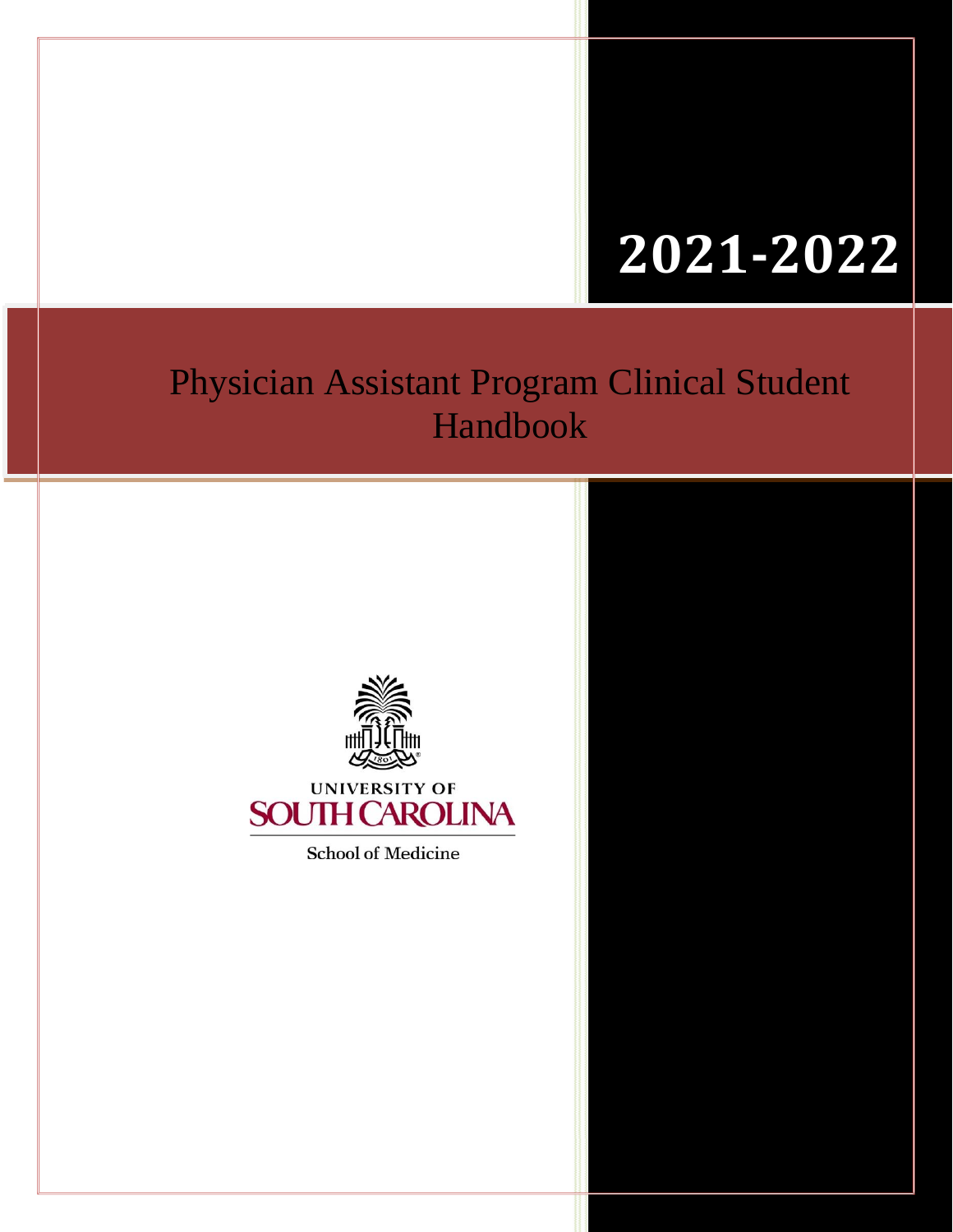## Contents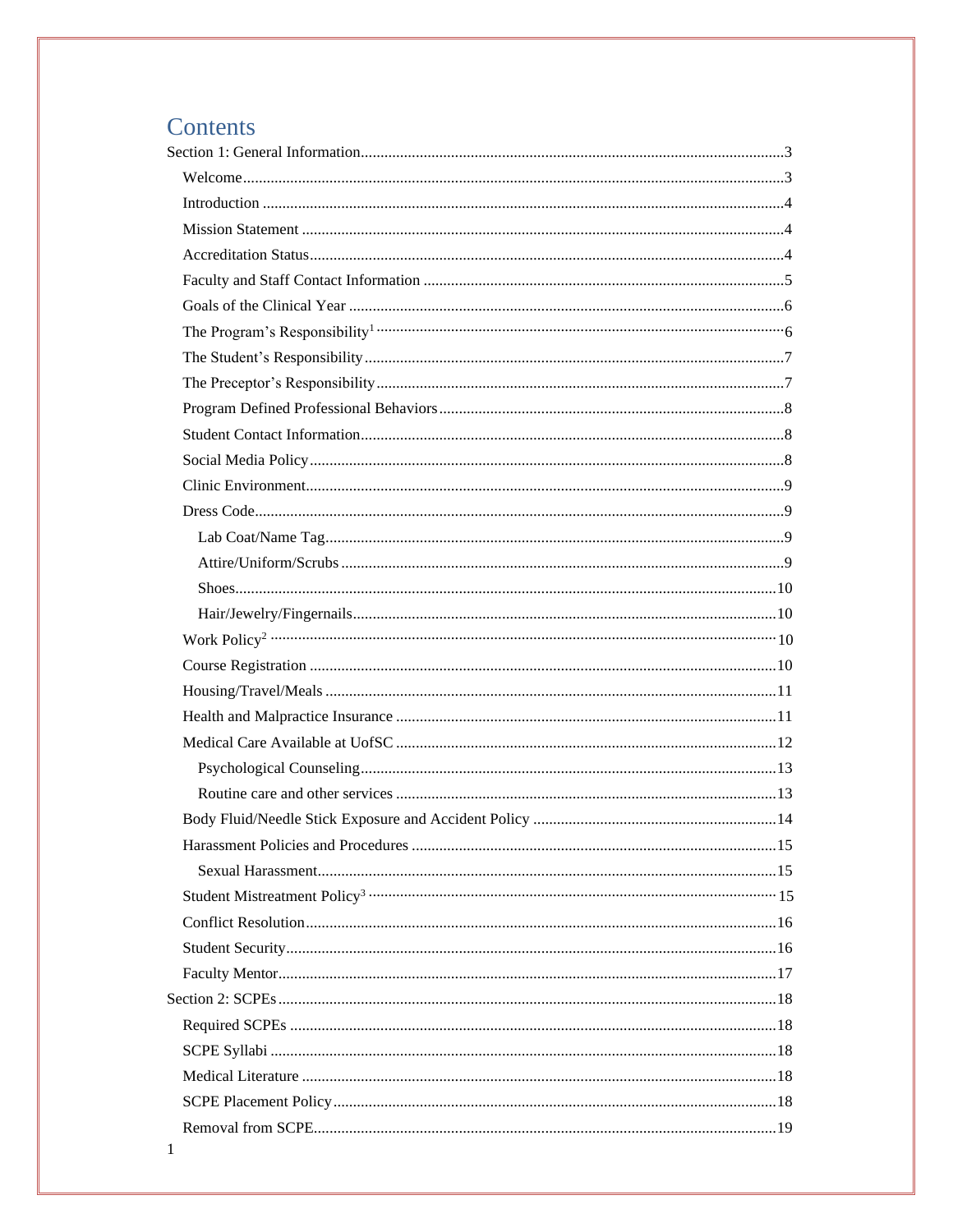<span id="page-2-0"></span>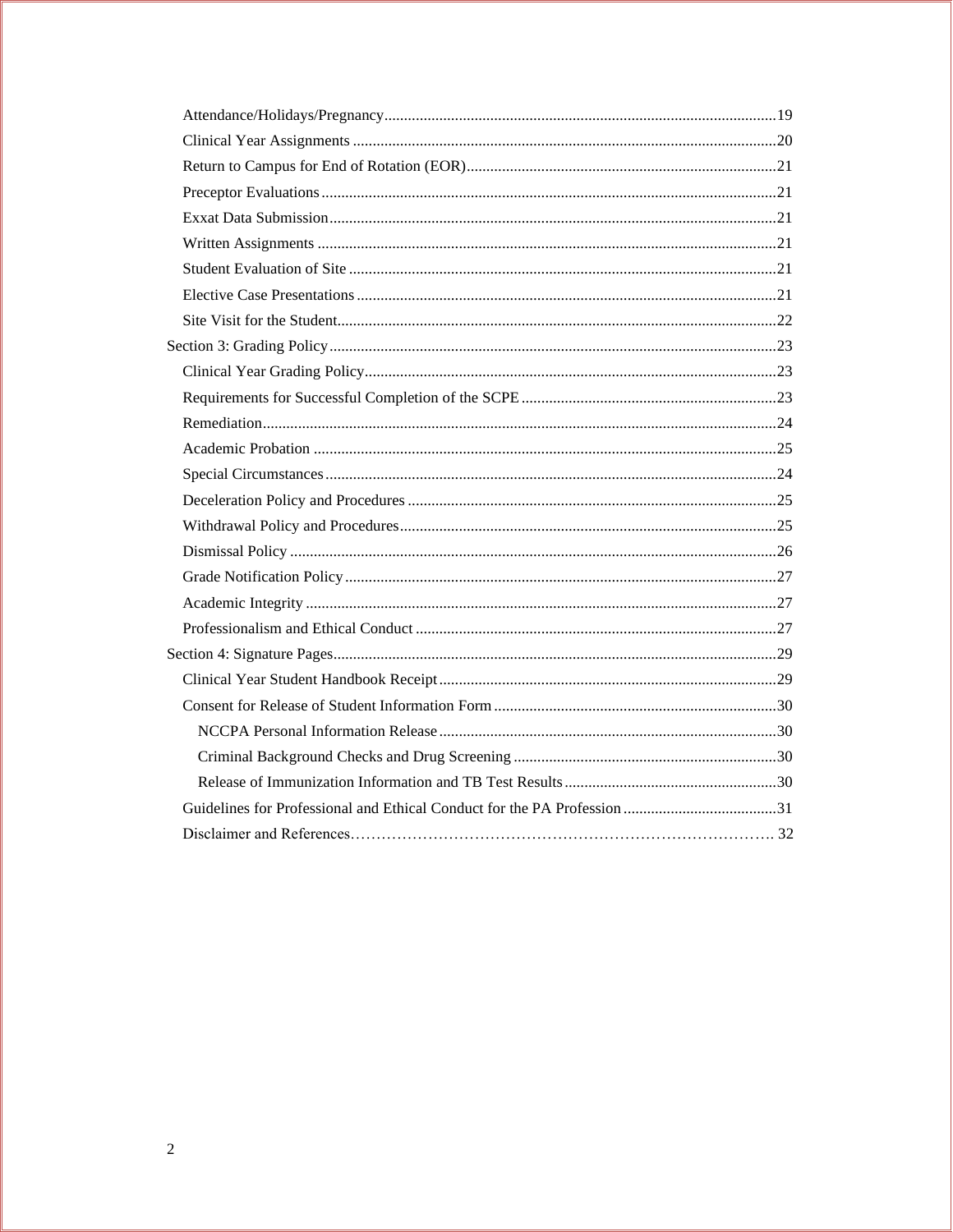## Section 1: General Information

#### <span id="page-3-0"></span>**Welcome**

Congratulations on completing the didactic portion of your physician assistant training and moving forward to the clinical phase of your education. You will train with preceptors at a variety of clinical sites to become competent clinicians capable of providing comprehensive care to patients from diverse populations and all walks of life.

Please take a moment to consider how very privileged you are as a PA student to enter the practices of your preceptors and the lives of their patients. Your preceptors and patients are counting on you and expect that you will provide excellent care in a professional and compassionate manner.

Supervised Clinical Practical Experiences (SCPEs) are your "real world" chance to practice what you have learned. Hard work, motivation, commitment, and enthusiasm will be rewarded with newfound knowledge and skills. You will gain personal satisfaction and self-confidence in knowing that you are improving the health outcomes and quality of life for these patients.

Be punctual, work hard, ask questions, and always maintain a positive attitude. Show genuine interest and read every day about the cases you see. Take responsibility for your learning. If you ask for help, you will get it. Remember that our faculty is here for you even while you are away from campus.

This handbook has information you will need for a smooth transition into the clinical year. It is intended to supplement other student material that we have provided for you. Should you have any questions about material covered in this publication, please contact the Director of Clinical Education or your faculty advisor.

Best wishes for a very productive year of patient care and learning!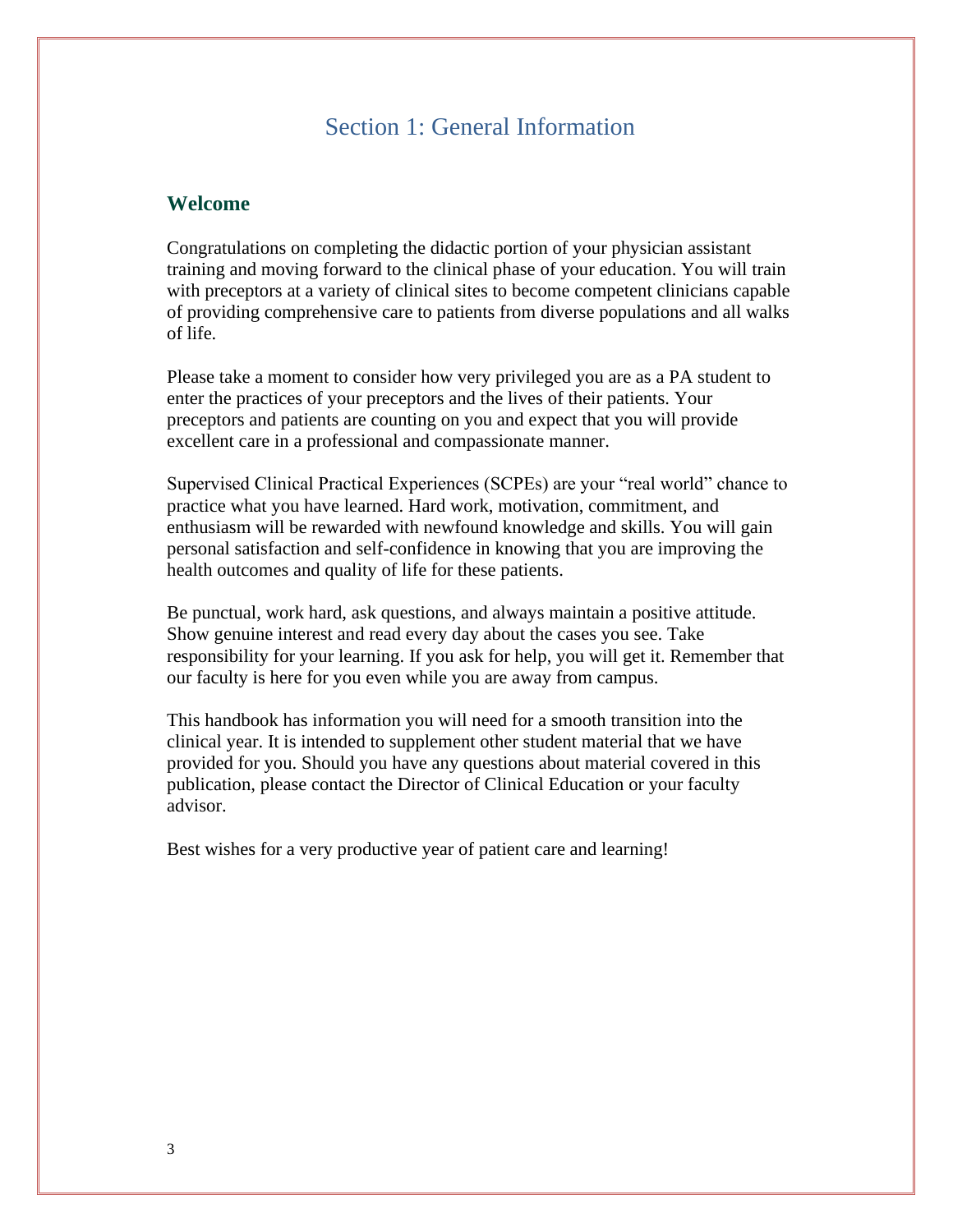#### <span id="page-4-0"></span>**Introduction**

While all students who are enrolled at UofSC are covered by the policies and procedures as dictated by the institution, students of the Physician Assistant Program face unique situations that may or may not be addressed in the general student handbook. Therefore, this handbook is provided as a resource for the PA student in the clinical year. Although every attempt has been made to make this handbook comprehensive, it cannot possibly address every potential situation. Should you encounter a situation not covered in the handbooks provided for you and are uncertain of how best to proceed, contact the PA Program office for assistance. We trust that you will exercise good judgment and discretion in addressing the issue until the PA Program office can be contacted. UofSC ensures that all policies and procedures contained within this handbook have been reviewed by institutional administrators and the university legal counsel to assure that contents are consistent with federal and state statutes, rules and regulations prior to publication. This handbook is reviewed annually for its relevancy and application as part of the self-study process.

#### <span id="page-4-1"></span>**Mission Statement**

The UofSC School of Medicine-Columbia Master of Science in Physician Assistant Studies Program strives to produce highly competent, compassionate physician assistants who are committed to lifelong learning and advancing the PA profession. The PA Program is dedicated to producing physician assistants who deliver high-quality, patient-centered care, excel as members of an interprofessional health care team, while making significant contributions to the health care needs of South Carolina and the nation.

#### <span id="page-4-2"></span>**Accreditation Status**

The Accreditation Review Commission on Education for the Physician Assistant, Inc. (ARC-PA) granted Accreditation-Continued status to the University of South Carolina School of Medicine-Columbia Physician Assistant Program sponsored by University of South Carolina School of Medicine- Columbia in June 2021. Accrediation-Continued is an accreditation status granted when a currently accredited program is in compliance with the ARC-PA Standards.

Accrediation remains in effect until the program closes or withdraws from the accreditation process or until accreditation is withdrawn for failure to comply with the Standards. The approximate date for the next validation review of the program by the ARC-PA will be June 2031. The review date is contingent upon compliance with the Accreditation Standards and ARC-PA policy.

The program's accreditation history can be viewed on the ARC-PA website at [https://www.arc-pa.org/accreditation-history-university-of-south-carolina/.](https://www.arc-pa.org/accreditation-history-university-of-south-carolina/)

Accreditation standards are available at: [5th Edition of the ARC-PA Standards](http://www.arc-pa.org/wp-content/uploads/2020/10/Standards-5th-Ed-Sept-2020.pdf) 12000 Findley Road, Suite 150, Johns Creek, GA 30097, (770) 476-1224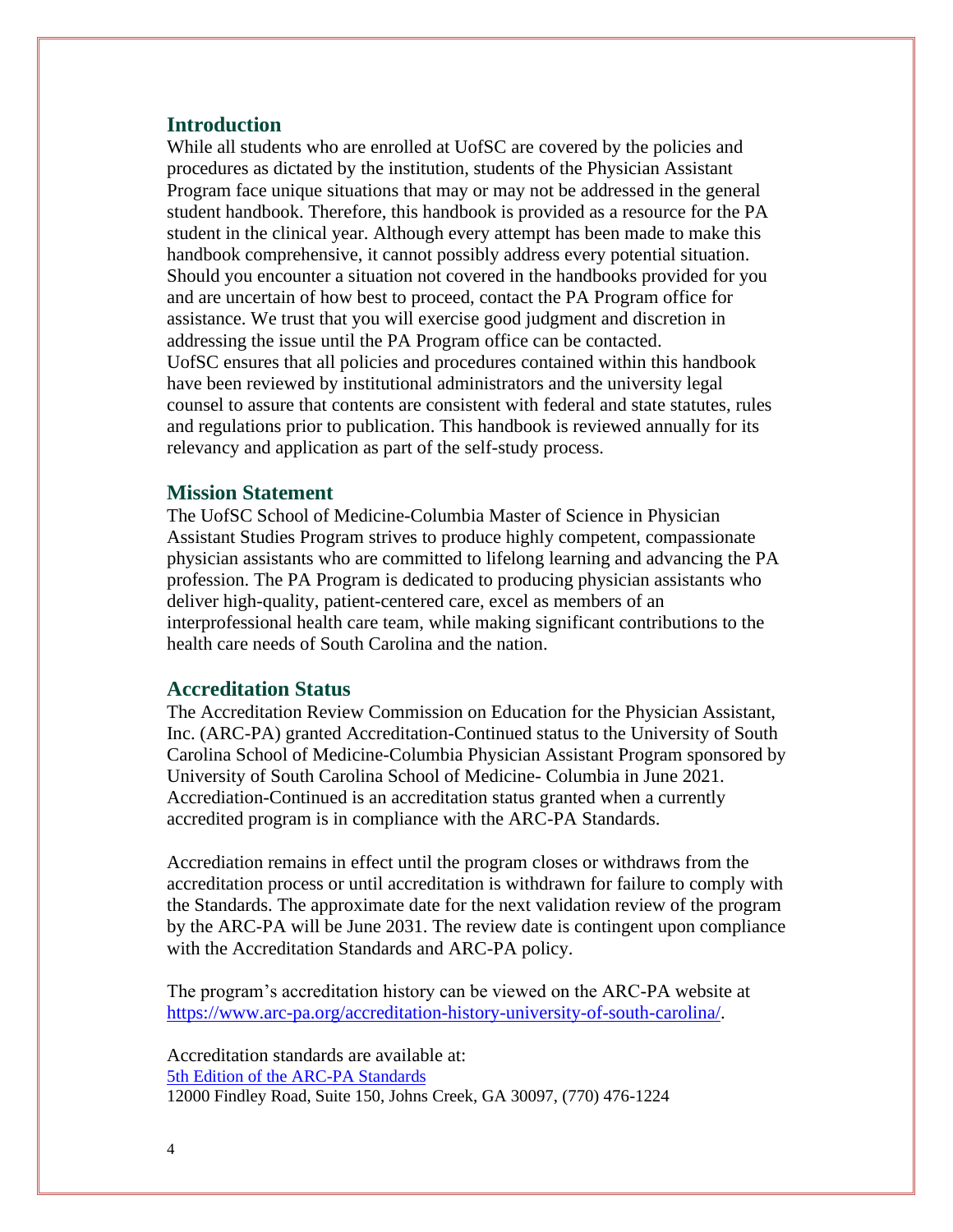## <span id="page-5-0"></span>**Faculty and Staff Contact Information**

| <b>Interim Program Director</b> | Rita M. Dixon, MPAS, PA-C<br>Telephone: (803) 216-3959 |
|---------------------------------|--------------------------------------------------------|
|                                 | Email: rita.dixon@uscmed.sc.edu                        |
| <b>Medical Director</b>         | James Stallworth, MD                                   |
|                                 | Telephone: (803) 434-7020                              |
|                                 | Email: james.stallworth@prismahealth.org               |
| Director of Didactic Education  | Pamela S. Wilson, MPAS, PA-C                           |
|                                 | Telephone: (803) 216-3961                              |
|                                 | Email: pamela.wilson@uscmed.sc.edu                     |
| Director of Clinical Education  | Laura Ernst, MPAS, PA-C, AT                            |
|                                 | Telephone (office): (803) 216-3955                     |
|                                 | Telephone (cell): (803) 960-2373                       |
|                                 | Email: laura.ernst@uscmed.sc.edu                       |
| <b>Clinical Coordinator</b>     | <b>Tracey Goldson</b>                                  |
|                                 | Telephone: (803) 216-3963                              |
|                                 | Email: tracey.goldson@uscmed.sc.edu                    |
| <b>Mailing Address</b>          | University of South Carolina                           |
|                                 | Physician Assistant Program                            |
|                                 | 6311 Garners Ferry Rd                                  |
|                                 | Columbia, SC 29209                                     |
|                                 | Telephone: (803) 216-3950                              |
|                                 | Fax: (803) 216-3958                                    |
|                                 | Email: PAProgram@uscmed.sc.edu                         |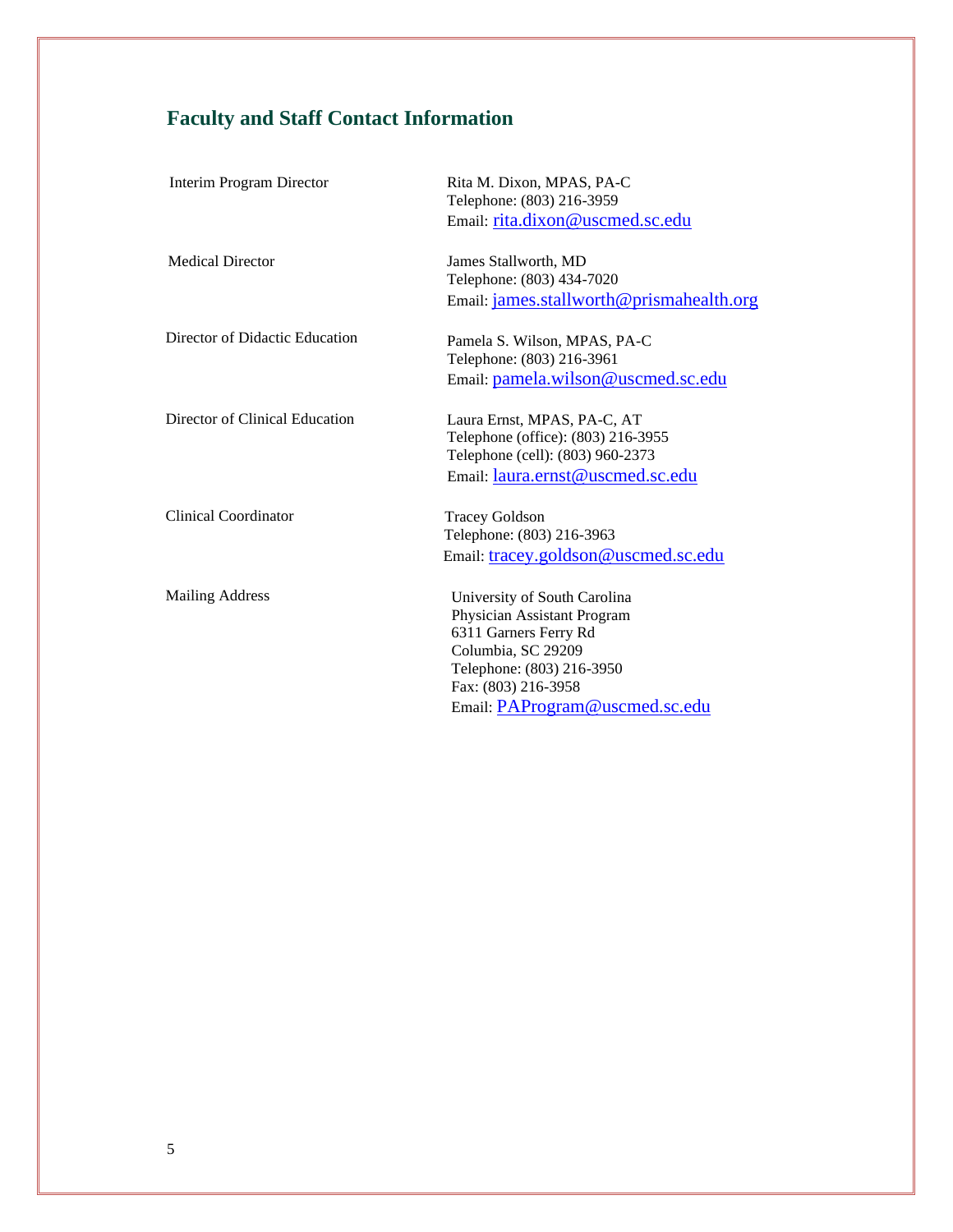#### <span id="page-6-0"></span>**Goals of the Clinical Year**

- The clinical year takes students from a passive to an active role in patient care to prepare them for the assumption of their professional role as physician assistants. To this end, the overall goals of the clinical year include:
- Demonstrating a sound understanding of the biomedical and clinical sciences covered during the didactic year and to be able to effectively apply that knowledge to the treatment of patients.
- Further developing medical knowledge by participating directly in the care of patients under the tutelage of a qualified preceptor.
- Demonstrating interpersonal and communication skills that result in effective information exchange with patients, their families, physicians and other healthcare professionals.
- Developing and refining a systematic approach to both the complete and problem focused history and physical exam
- Learning an approach to the evaluation and management of acute and chronic illnesses and conducting wellness visits for patients of any age or gender.
- Demonstrating care that is effective, patient-centered, timely, efficient, and equitable for the treatment of health problems and the promotion of wellness.
- Exhibiting a high degree of responsibility, ethical practice, sensitivity to a diverse patient population and adherence to legal and regulatory requirements.
- Engaging in critical analysis of their own practice experience, medical literature, and other information resources for the purpose of selfimprovement.
- Demonstrating an awareness of and responsiveness to the larger system of health care to provide patient care that is of optimal value.
- Preparing for the Physician Assistant National Certifying Exam (PANCE) and future employment.

#### <span id="page-6-1"></span>**The Program's Responsibility<sup>1</sup>**

- Provide the preceptor and student with the SCPE's educational objectives.
- Assume responsibility for selection and assignment of students to the individual preceptor. Students are not required to provide or solicit clinical sites or preceptors.
- Coordinate the educational and clinical activities involving the preceptor, clinical facility, student, and PA Program faculty.
- Make training guides, evaluation measures, and other materials available to the preceptor.
- Provide information at appropriate intervals to the student and preceptor regarding evaluation outcomes.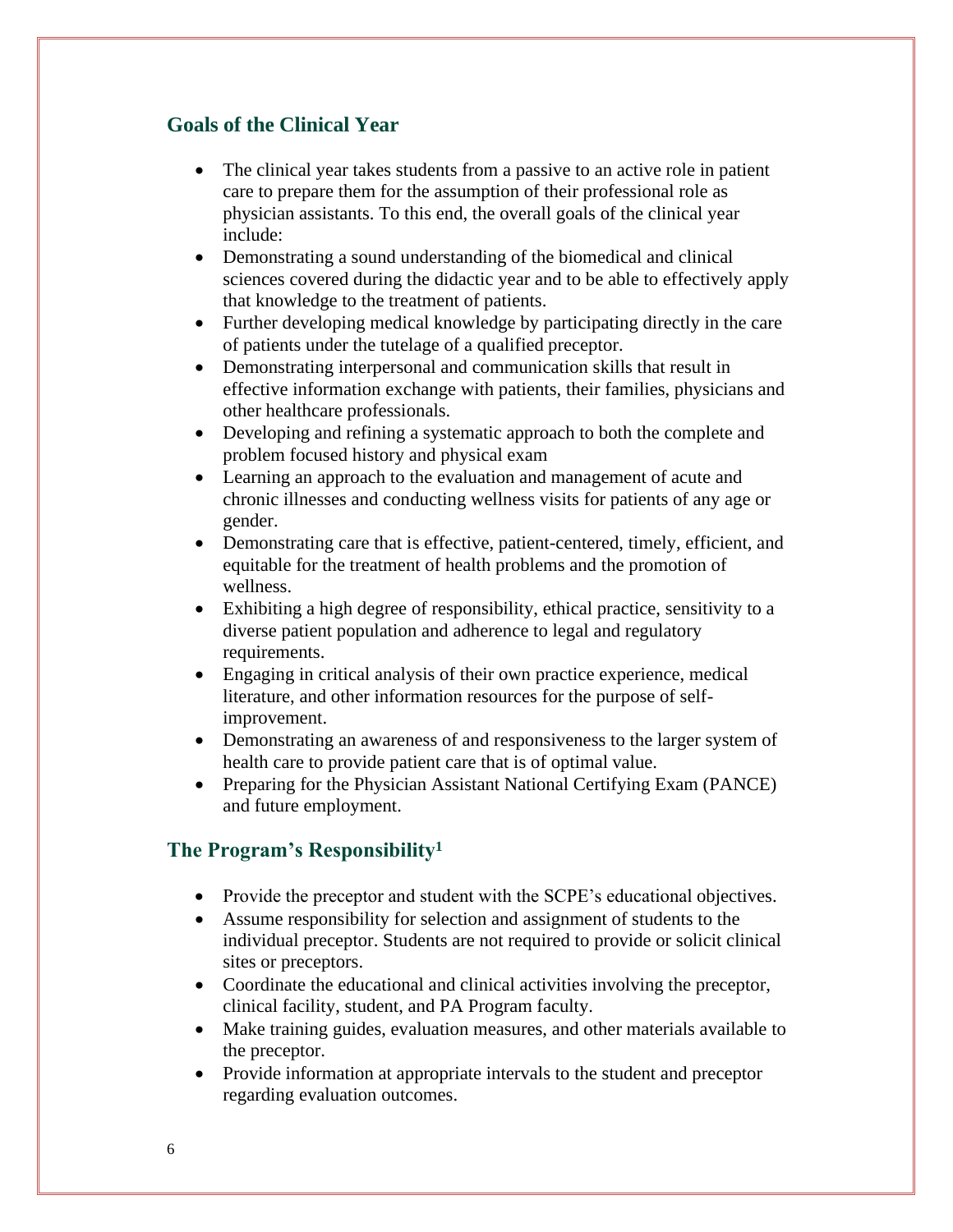- Inform students on SCPEs they are subject to the policies, protocols, rules, and regulations of the preceptor and clinical facility.
- Inform students that they are responsible for their own meals, lodging, transportation, uniforms, laundry, and health during their clinical SCPEs.
- UofSC requires that each PA student carries professional liability coverage, is up to date on all PA Program required immunizations, has completed a criminal background check, has undergone a physical exam, has passed a drug screen, has completed HIPAA training, and is currently certified in BLS and ACLS.
- Provide students training sessions regarding infection control, use of universal precautions, TB, and blood borne pathogens.

## <span id="page-7-0"></span>**The Student's Responsibility**

- Act as an ambassador for the UofSC PA Program and conduct yourself in a professional, respectful manner.
- Report patient data fully and promptly to the preceptor.
- Proceed with management of the patient only after consulting with the preceptor.
- Act as a responsible health care provider by behaving professionally, legally, and ethically.
- Arrange the schedule in advance and promptly notify the preceptor and the PA Program office of any schedule changes.
- Must wear an identification badge that identifies them as a UofSC PA student while at a clinical site.
- Prepare yourself for the SCPE and the subsequent end of rotation exams.
- Meet, to the best of your ability, the learning outcomes of each SCPE.

## <span id="page-7-1"></span>**The Preceptor's Responsibility**

- Provide adequate clinical space for the student to care for patients.
- Ensure that students are not used as a substitute for clinical or administrative staff.
- Review and sign all the student's patient records.
- Familiarize each student with the protocols, rules, and regulations of the facility.
- Maintain administrative and professional supervision of the student while on duty.
- Provide direct supervision by qualified staff while the student is performing procedures.
- Provide students with dressing and eating facilities similar to those of employees.
- Allow students to participate in and attend education offerings by and at the facility.
- Notify the Director of Clinical Education in a timely manner of any unsatisfactory student conduct or performance.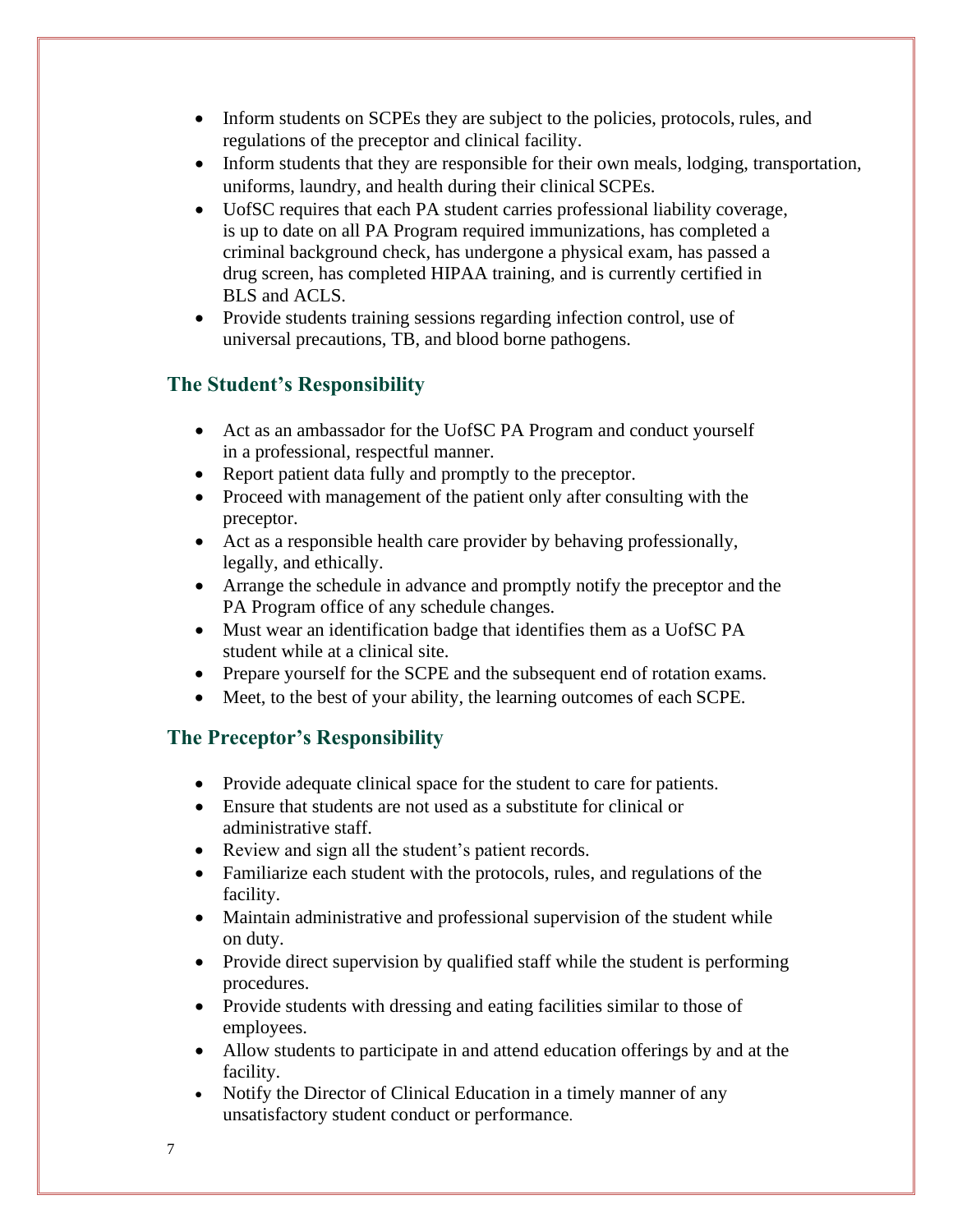- Provide evaluations for each student on PA Program forms. Allow and provide students with opportunities to meet objectives.
- Provide PA Program faculty access to the student, preceptor, and facility.
- In the event of an accident or illness, the student will be allowed to seek medical attention at the facility or an emergency room where the provider on duty will determine the course of treatment. Cost of the injury or illness is the sole responsibility of the student.
- Maintain full responsibility for the patient's medical care and treatment.
- Orient student to the safety and security measures of the clinical site.

#### <span id="page-8-0"></span>**Program Defined Professional Behaviors**

- Demonstrate respectful, mature, and empathetic behavior with faculty, staff, and student colleagues.
- Demonstrate tolerance for uncertainty and ability to give and receive constructive feedback from faculty, staff, and student colleagues.
- Exhibit honesty and integrity by abiding by the Honor Code of the University of South Carolina as well as the Carolinian Creed, in all exams, quizzes, and graded assignments.
- Perform responsibly and with accountability by arriving promptly to classes and working effectively as a team member when assigned.

#### <span id="page-8-1"></span>**Student Contact Information**

The PA Program must be able to reach you at all times. Please report any changes to your name, address, telephone number and/or emergency contact numbers to the PA Program. You may update your contact information with the PA Program office. Email is the preferred method of communication with students on SCPEs. You are required to check and respond to emails daily. Be certain your preceptor knows how to reach you in case of an emergency.

#### <span id="page-8-2"></span>**Social Media Policy**

Social media guidelines are stated below:

1. Social networking is a great way to meet new people, stay in touch with old friends and connect with the University of South Carolina. Visit the university'[s](https://www.sa.sc.edu/social-media/) [social media directory](https://www.sa.sc.edu/social-media/) to keep up with the latest news on programs and events and to share your thoughts with the Carolina community.

2. Remember that [university policies](http://www.sc.edu/policies/index.shtml) including the [student code of conduct,](http://www.sc.edu/policies/ppm/staf626.pdf) as well as state and federal laws, apply online. You are responsible for what you say and do through social media just as you are in any other circumstances.

3. Uphold the [Carolinian Creed.](https://www.sa.sc.edu/creed/) Respect others and their opinions and engage in civil discourse and discourage any behavior that threatens personal freedom or dignity.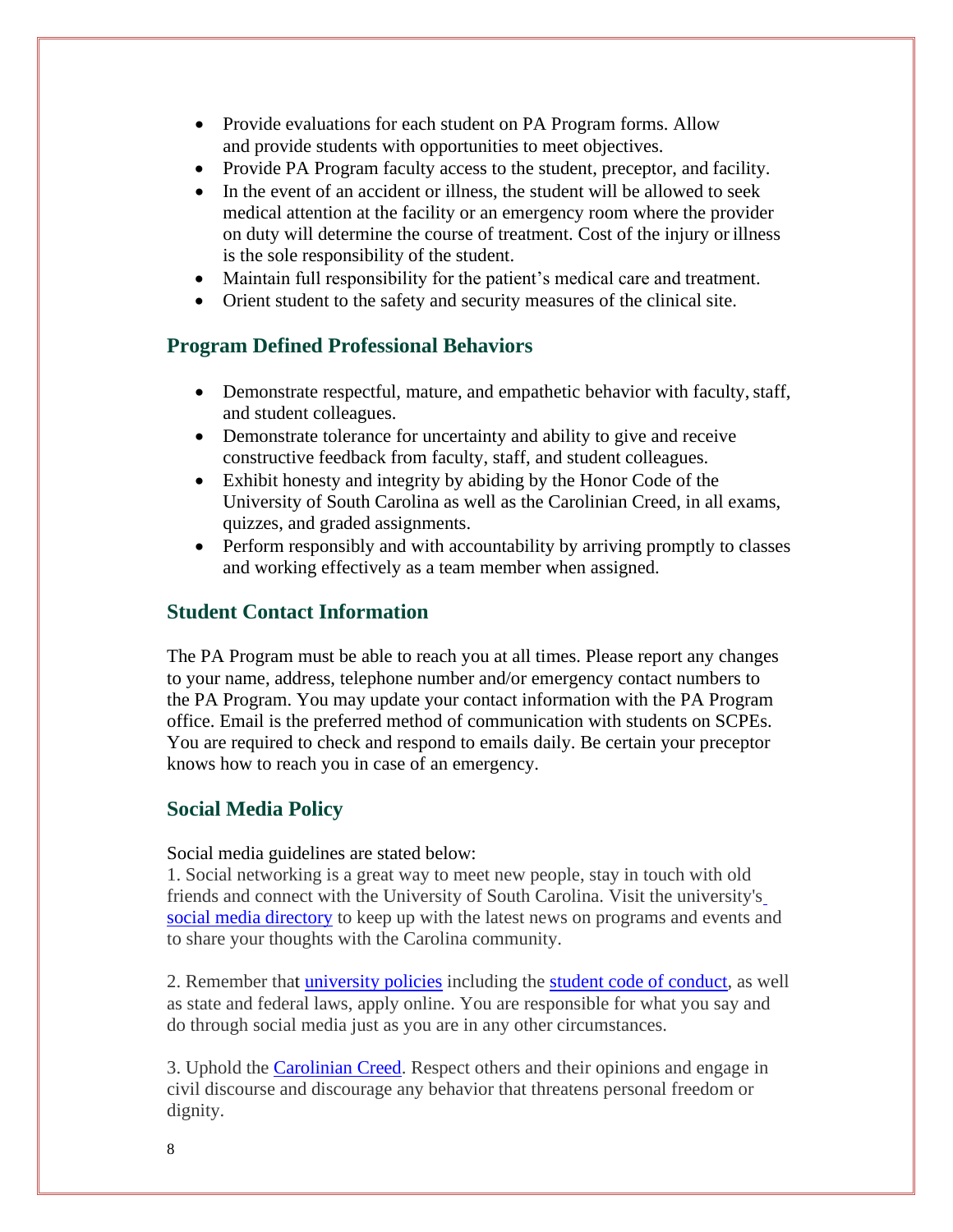4. Remember that regardless of your privacy settings, information you share online can become public. Avoid sharing your address, full birthdate, telephone number, class schedule and passwords. Don't post obscene or tasteless material; it could come back to haunt you.

5. Think about your future. An increasing number of admissions officials and employers consider candidates' social media activities in making their selections. Online behavior has been used to terminate employees and submitted into evidence in legal cases. Be responsible and be careful.

6. If you are the victim of harassing or bullying online activities, contact the [Student Conduct and Academic Integrity](https://www.sc.edu/about/offices_and_divisions/student_conduct_and_academic_integrity/index.php) at 803-777-4333.

7. No student shall be "friends" with a faculty and/or staff member on a social media site while enrolled in the PA Program.

#### **Clinic Environment**

- <span id="page-9-0"></span>• IM, texting, email, etc., may only be conducted when away from the patient care environment and when not engaged with your preceptor or staff.
- Nonacademic internet usage is not appropriate in the clinic or hospital settings.
- Headsets and earbuds are never to be worn in the clinical setting.
- **Any posting on a social media site that discusses patient conditions or shows pictures of patients is a HIPAA violation and will result in immediate dismissal from the PA Program.**
- Students are forbidden from "friending" a faculty/staff member on social media while enrolled in the PA Program.
- Violations of the policy will result in disciplinary action.

#### <span id="page-9-1"></span>**Dress Code**

#### <span id="page-9-2"></span>Lab Coat/Name Tag**:**

While at clinical sites, you must wear a short white lab coat with the UofSC School of patch on the pocket and a nametag attached at pocket or lapel level identifying you as a physician assistant student from the UofSC PA Program. ID card must always be worn above the waist. If the nametag breaks or is lost, please call the PA Program office to order a new one. There is a cost for replacement nametags. Your white coat is always to be clean and free from stains. If there is a spill/stain you should wash your white coat that night, so it is clean the next day.

#### <span id="page-9-3"></span>Attire/Uniform/Scrubs**:**

Always dress in a professional manner. While on SCPEs you represent the UofSC PA Program and the PA profession. Your attire and behavior will convey the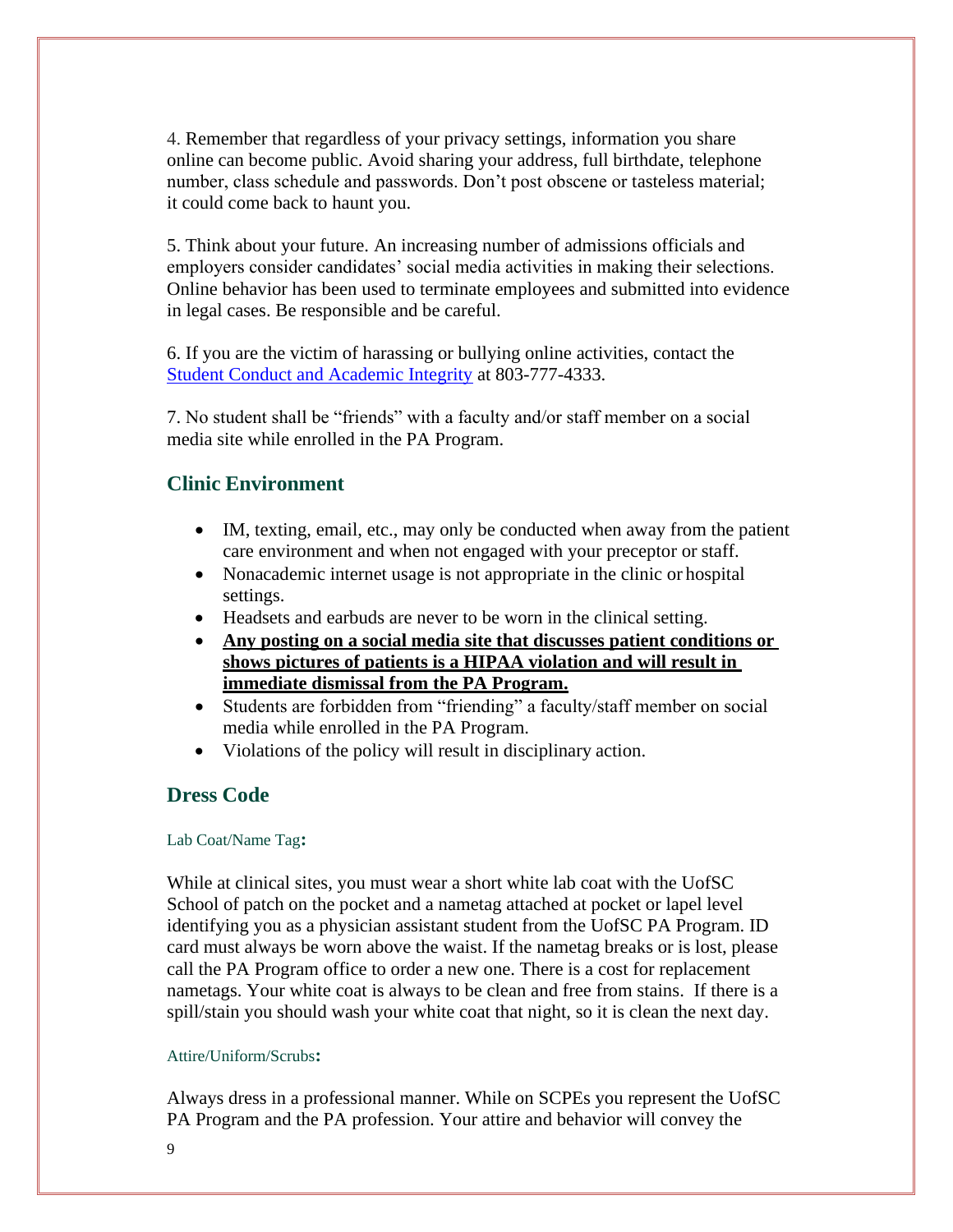image of physician assistants to others. Your dress code will be the same as initiated in the didactic year (refer to didactic student handbook for details). You may see others wearing "less than professional" attire, however, that doesn't justify you doing the same. Dresses and skirts are not to be worn during clinical rotations. Jeans are not appropriate attire. Be mindful of blouse necklines, as you will be bending and crouching. Ties may be appropriate in some situations, refer to your preceptor. Scrubs may be worn when your preceptor's wear them: i.e. in the OR or ER.

#### <span id="page-10-0"></span>Shoes**:**

Please use good judgment in the type of shoes you wear. Comfort is important, however, sneakers should be reserved for the OR or emergency department. Sandals, heels and open-toed shoes are prohibited. No part of the foot, including the heel or arch should be exposed.

#### <span id="page-10-1"></span>Hair/Jewelry/Fingernails**:**

Long hair and bangs that touch the eye will be restrained. Haircuts should be tidy and appropriate. Facial hair is to be kept neat and trimmed. Perfumes or colognes are prohibited, as they may cause undesired reactions in your patients. Jewelry should be kept to a minimum. Earrings allowed: studs that are no larger in diameter than a pencil eraser. Drop, dangle or hoop earrings are not allowed. Body piercings should be conservative and not distract from professional appearance. Artificial/Acrylic nails are not permitted in medical institutions. Nails should be trimmed to within  $\frac{1}{4}$ " of tip of finger. Nail polish is not permitted at clinical sites.

#### <span id="page-10-2"></span>**Work Policy<sup>2</sup>**

Students enrolled in the clinical phase of the PA Program are strongly discouraged from maintaining employment due to the intense and rigorous nature of the program. Students are not required to work for the PA Program. Students are not to receive or accept compensation for any work performed within the preceptors' clinical site or practice. Students must not substitute for clinical or administrative staff at a clinical training site.

#### <span id="page-10-3"></span>**Course Registration**

<span id="page-10-4"></span>The Director of Clinical Education will provide course information to you for your use for registration during each semester of the clinical year. The Registrar will be notified of any changes to your SCPE schedule. It is the student's responsibility to register for classes by the Registrar's deadline.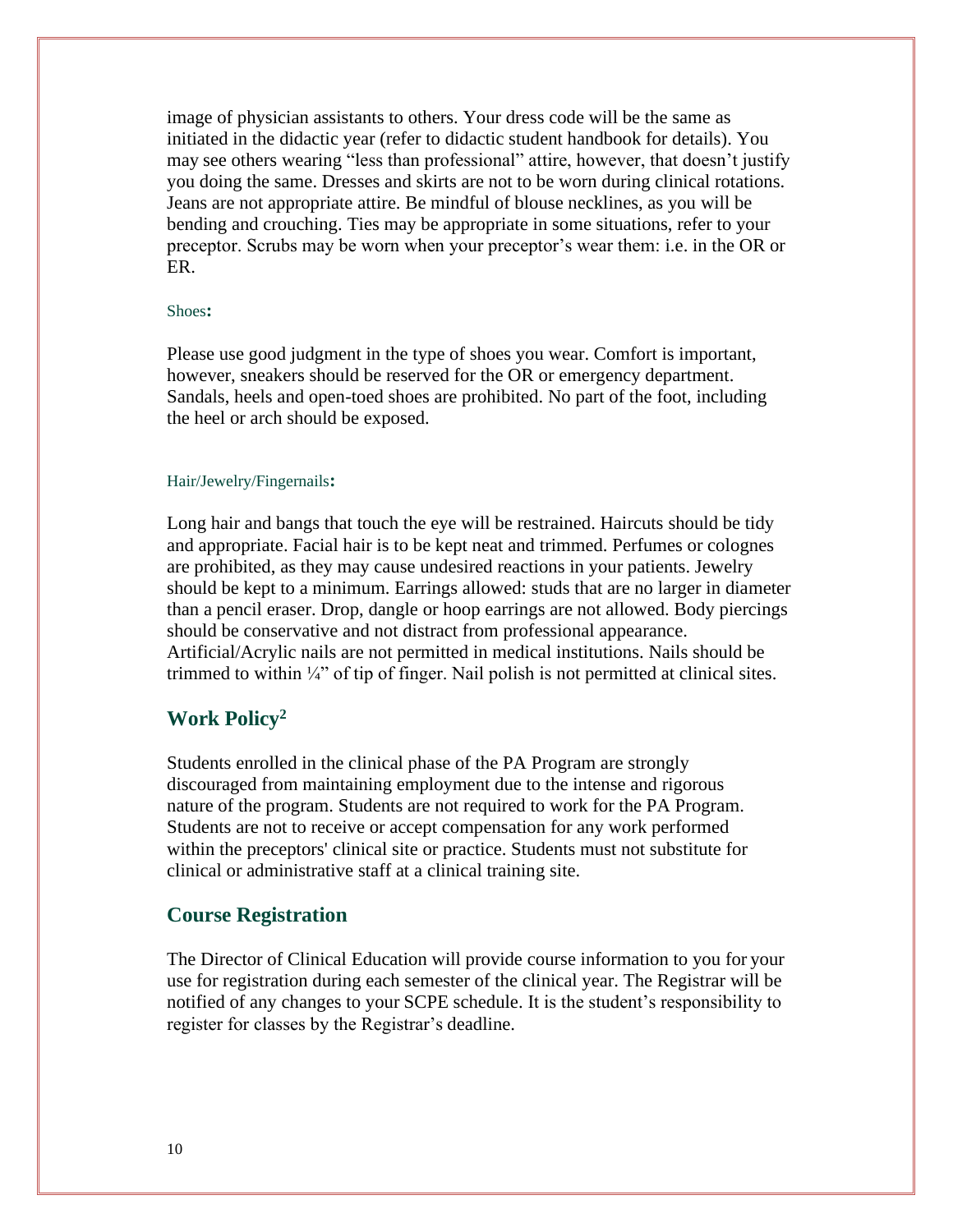#### **Housing/Travel/Meals**

UofSC is not required to provide housing for students during SCPEs. SCPEs are conducted at sites throughout the state. The ultimate responsibility of travel to and from the SCPE site, meals and/or housing is that of the student. Efforts will be made by the PA Program for housing for rotations out of the area. This housing may be co-ed and may be up to an hour driving distance from the rotation site. The student is under no obligation to use this housing and may endeavor to find their own housing for that rotation. If the student declines the housing found and there is a cancellation fee incurred, they are responsible for that fee. Housing for out of state rotations are entirely the responsibility of the student.

#### <span id="page-11-0"></span>**Health and Malpractice Insurance**

All students enrolled in the Physician Assistant Program are required to have health insurance. You will be enrolled in and charged for the campus student health plan automatically unless you are able to document that you have alternative coverage through your parents, spouse, or individual plan. If you have alternative coverage and wish to waive the campus health care plan, you must present a copy of your health insurance card in person during your orientation. You must maintain your health insurance throughout the clinical year. You are not an employee of UofSC and as such you are not entitled to worker's compensation coverage. Injuries and accidents may occur during the course of your clinical training. If medical attention is required at any point during the clinical year, costs incurred are your responsibility, and not that of the PA Program or the University.

UofSC provides student malpractice insurance with \$300,000/\$600,000 coverage for the academic and clinical year. Each clinical site is offered a copy of the policy as evidence of the student's coverage.

All students are required to be in compliance with UofSC's immunization policy.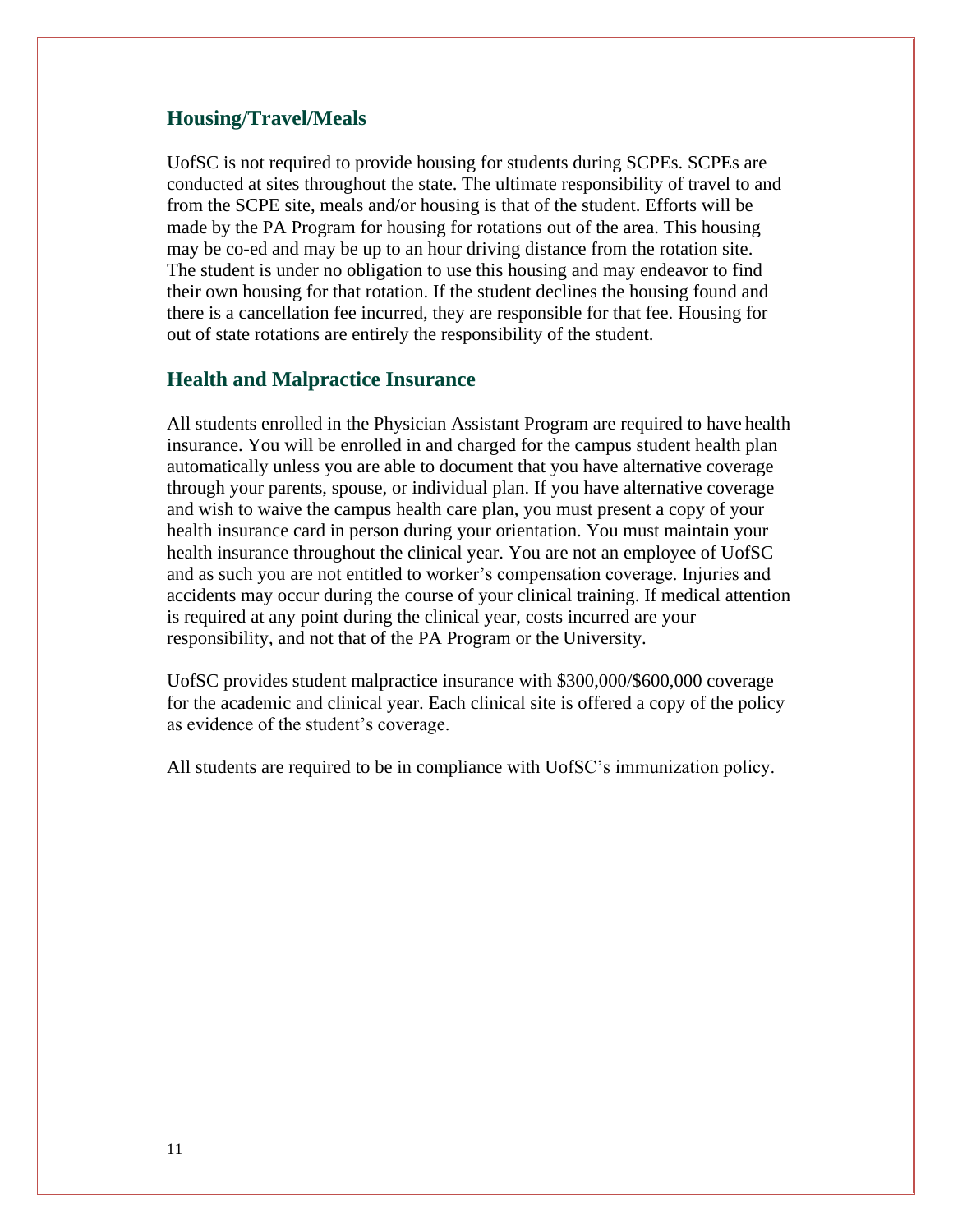#### <span id="page-12-0"></span>**Medical Care Available at UofSC**

## IN THE EVENT OF AN EMERGENCY CALL 911

**Students that require after-hours health care may be seen at any local urgent care clinic or hospital emergency room.**

**Three area hospitals are located within a three-mile radius of the Dorn VA School of Medicine campus:**

**Emergency Rooms:**

**Prisma Health Baptist Hospital**

1301 Taylor St. 803-296-5010

#### **Providence Hospital**

2435 Forest Dr. 803-256-5300

#### **Prisma Health Richland Hospital**

3301 Harden St. 803-434-7000

\*The student health fee does not cover services received at any outside facility.

Multiple services are offered through the UofSC Student Health Center, a complete listing is available at their website. [Student Health Services](https://www.sa.sc.edu/shs/) 803-777-3175

UofSC SOM Employee/Student Health Building 3 Room 309 Jennifer Evans [jennifer.evans@uscmed.sc.edu](mailto:jennifer.evans@uscmed.sc.edu) Office: (803) 216-3374 Cell: (618) 559-0419 Fax: (803) 216-3381

On-Campus Urgent Medical Calls Call 911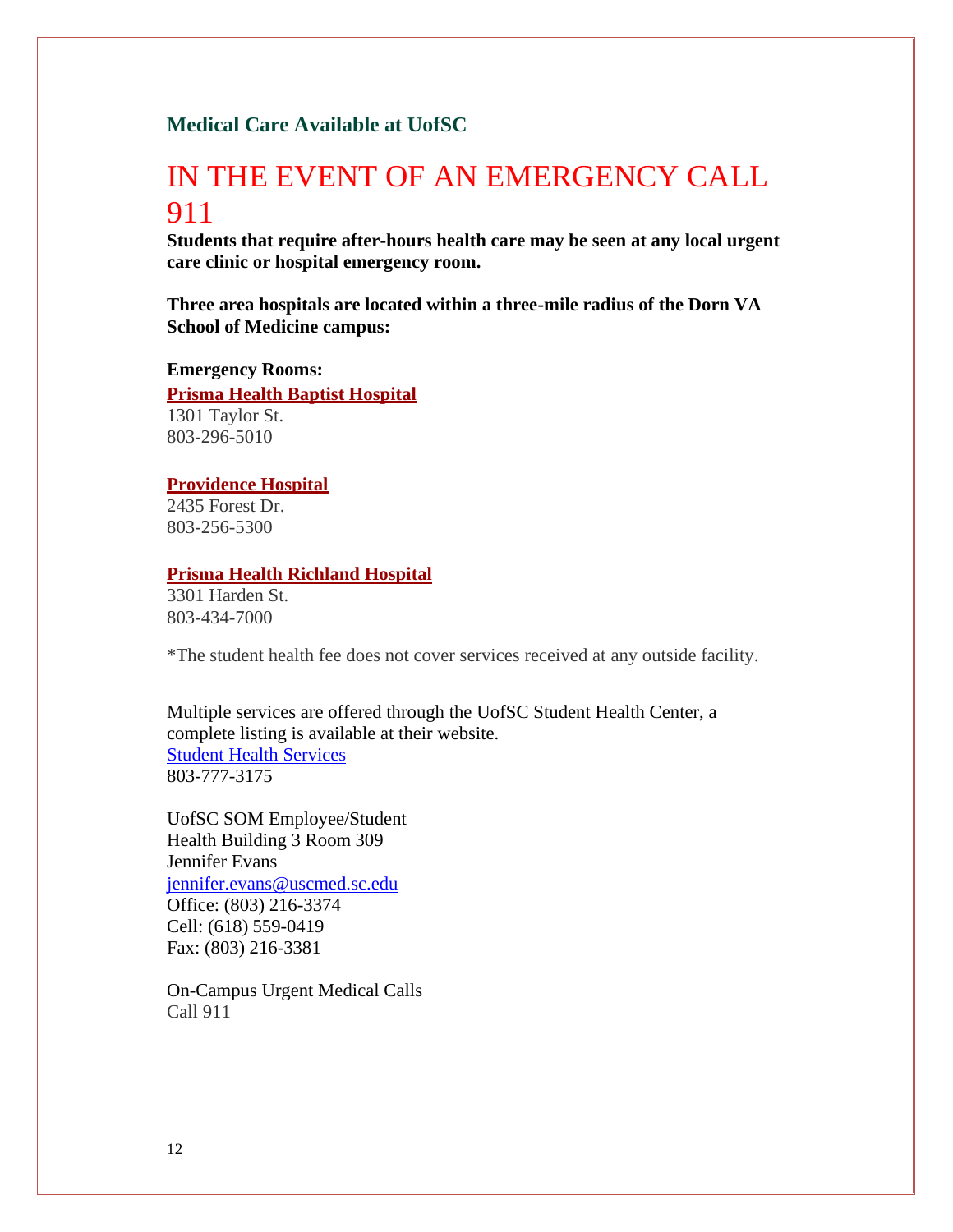#### **24/7 Sexual Assault/Violence**

If you experience a sexual assault or violent situation and need the assistance of a Student Health Services sexual assault advocate after hours, call the UofSC Police Department at 803-777-4215, and they will contact the advocate. If it is an emergency, call 911 or go to the nearest emergency room.

#### <span id="page-13-0"></span>**Psychological Counseling**

**Counseling & Psychiatry Services** Thomson Building, Second - Fourth floors 1401 Devine St. Columbia, SC 29208 Appointments: 803-777-5223

#### <span id="page-13-1"></span>**Routine care and other services**

Routine medical appointments are to be taken care of on your own time. You will not be given excused time off for routine medical appointments. [Student Health](https://sc.edu/about/offices_and_divisions/student_health_services/about/location/index.php)  [Services](https://sc.edu/about/offices_and_divisions/student_health_services/about/location/index.php) will provide students with hours and locations for the Thomson Student Health Center, counseling services, psychiatric services, campus wellness, sexual assault and violence intervention & prevention, and student health care services department locations.

You were required to complete a health assessment, background check, drug screen, and TB skin test (PPD test) prior to beginning the PA Program. This information must be included with the material sent to every clinical site and preceptor. The TB skin test, background check and drug screen must be repeated, at the students' expense, and results submitted to the clinical office prior to starting clinical SCPEs.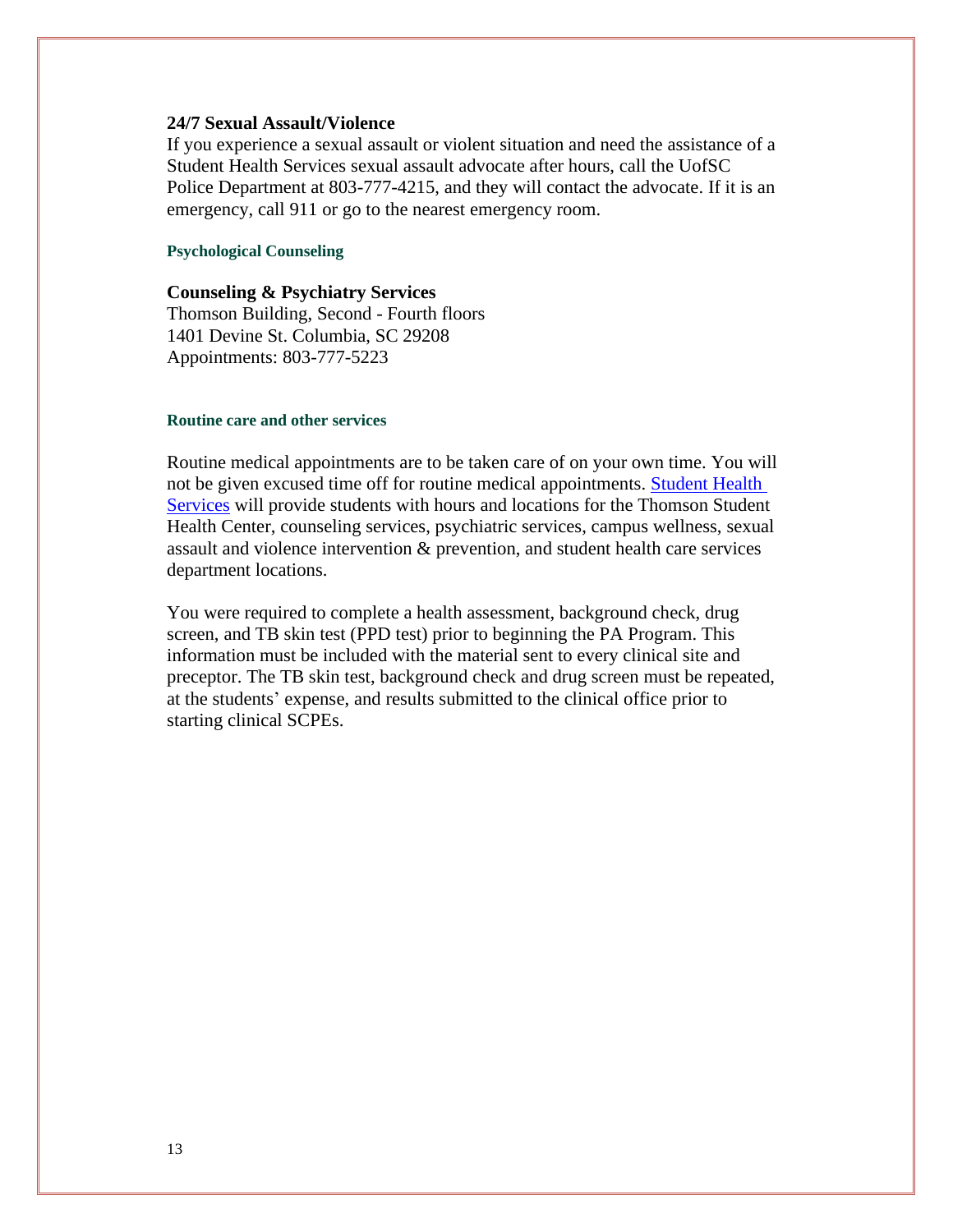#### <span id="page-14-0"></span>**Body Fluid/Needle Stick Exposure and Accident Policy**

**Procedures for student exposures occurring in facilities within 50 miles of Columbia, SC:**

- Should you sustain a needle stick or exposure to a potentially infectious and/or hazardous substance during your SCPE or suffer any other injury during normal working hours Monday-Friday, 8:00 am – 4:00 pm (excluding holidays):
- Immediately report the incident to the appropriate person at your SCPE site. They will follow the policies in effect at their site to provide proper immediate care and necessary follow-up care. Contact the School of Medicine Employee Health Nurse by phone at (803) 216-3374 or cell (618) 559-0419. If you are unable to reach the employee health nurse by phone within 10 minutes, you must page Dr. Olabisi Badmus at (803) 352-0576. These health care providers are affiliated with the UofSC Family Medicine Center. You may be required to report to the UofSC Family Medicine Center's Employee Health Office for further evaluation. The Family Medicine Center is located on the first floor at 3209 Colonial Drive, Columbia, SC 29203. The Employee Health Office team will determine the appropriate clinical protocols to follow based on the circumstances of the reported incident.
- Incidents occurring outside normal working hours and on weekends or holidays should be reported to the Emergency Department at Prisma Health Richland Hospital. Send an incident report to the UofSC Family Medicine Center's Employment Health Office at employeehealth.uscmed.sc.edu during the normal work week. This report must include the date of the incident, person involved and their supervisor, nature and consequences of the incident, root cause, and a description of the material/hazard involved.
- Incident is to be reported to the Director of Clinical Education after it has been reported to the School of Medicine Employee Health Office.

#### **Procedures for student exposures occurring in facilities outside Columbia, SC:**

- (Note: This guidance applies to students participating in academic training at an area hospital/facility).
- All health care facilities are required to have institutional procedures for post-exposure evaluation and follow-up. Any UofSC faculty, staff or student that has an exposure to a potentially infectious material as a result of performing their employment or academic duties should follow the procedures established by the local institution. In the event that a UofSC faculty, staff or student has an exposure in a facility that does not have a documented protocol, the individual should report to the local Emergency Room. Personnel working outside the Columbia area must be familiar with the local facility exposure protocol.
- You should also notify the PA Program of the incident and if you need any additional assistance in securing appropriate medical treatment.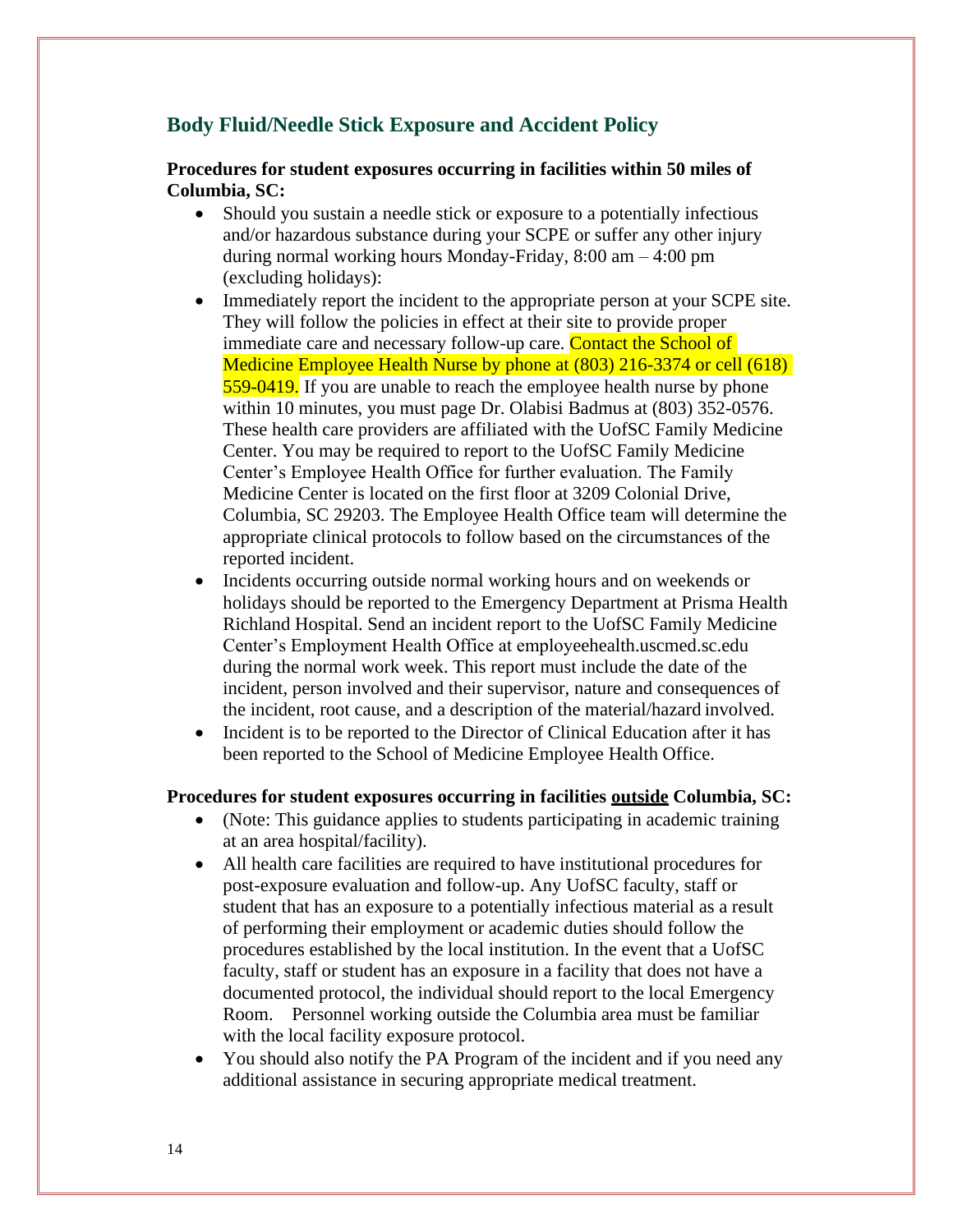#### <span id="page-15-0"></span>**Harassment Policies and Procedures**

Medical offices, operating rooms, emergency rooms and hospitals are all institutions where the serious business of taking care of patients occur. Employees often use humor as a means of stress relief; however, their humor should never make another person feel as though they have been harassed or create a hostile work environment. If an incident occurs where you feel in imminent danger, clearly communicate your distress by any means possible, remove yourself from the situation, and call 911. If you feel that an incident has occurred that is not one of imminent danger, you should report the incident to the Director of Clinical Education and the UofSC Office of Equal Opportunity Programs (EOP).

#### <span id="page-15-1"></span>**Sexual Harassment**

The University of South Carolina recognizes that harassment on the basis of sex is a violation of the law. UofSC is committed to an environment free from explicit and/or implicit coercive sexual behavior used to affect the well-being of members of this academic community. Sexual harassment is unacceptable and grounds for disciplinary action. Students who wish to file a complaint alleging sexual harassment should do so by contacting the Office of Equal Opportunity Programs. Persons observing sexual harassment should report the matter to the Office of Equal Opportunity Programs. Further details regarding sexual harassment and how reports are initiated may be found at:

[Equal Opportunity Programs](https://www.sc.edu/about/offices_and_divisions/equal_opportunities_programs/policies/index.php)

Student Health Services - [Interpersonal Violence Support](https://www.sa.sc.edu/shs/savip/)

#### <span id="page-15-2"></span>**Student Mistreatment Policy<sup>3</sup>**

The UofSC PA Program strives to maintain a professional learning environment. However, there are instances when a student may feel as though they have been mistreated and these should be investigated per the procedure in this policy.

Examples of mistreatment include: 1) instructional faculty/preceptor speaks insultingly or unjustifiably harshly, 2) belittles or humiliates, 3) threatens physical harm, 4) physically assaults (hits, slaps, kicks), 5) demands personal services, threatens to lower a student's grade for reasons other than course/clinical or professional performance.

The PA Program is dually housed in the School of Medicine and The Graduate School. The educational program has been developed to support and encourage the collegiality and professionalism essential to an effective learning environment. Students who believe that they have been punitively assessed or mistreated because of religion, race, ethnicity, gender, sexual orientation, age or other factors have access to the Graduate School ombuds, currently Dale Moore.

[Graduate School Ombuds](https://sc.edu/study/colleges_schools/graduate_school/opportunities_support/ombuds/index.php)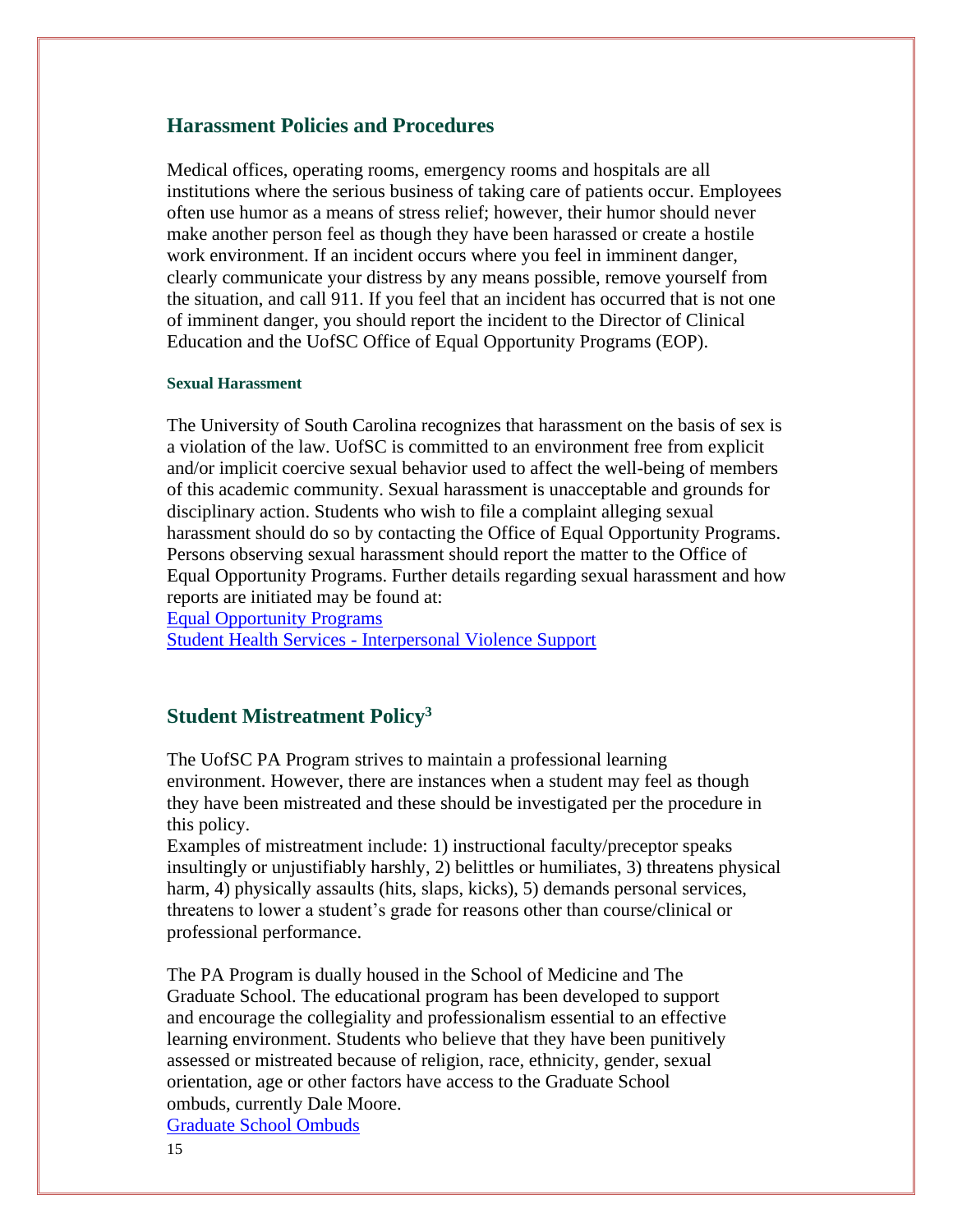His contact information is e-mail:  $dm@mailboxsc{.}sc.edu$ Phone: (803) 777-4243

The ombudspersons are empowered to receive and investigate reports of mistreatment in a completely confidential manner, to mediate between the parties involved, and, in the event mediation is not successful, to make recommendations directly to the Senior Associate Dean of the Graduate School regarding appropriate resolution of any complaints. The use of the ombudspersons' services to resolve a complaint represents a form of alternate dispute resolution. For this reason, the services of the ombudspersons will no longer be available to a student once that student engages an attorney to initiate legal action against the School of Medicine, the University of South Carolina, or the employees of those institutions.

#### <span id="page-16-0"></span>**Conflict Resolution**

Policy and Procedure:

- As professionals, PA students are expected to be able to handle conflict with other professionals in an appropriate manner. Therefore, conflicts between students or between the student and faulty should be discussed between the individuals involved.
- If the conflict cannot be resolved between the parties involved, or if the conflict is of a nature that the student feels uncomfortable confronting the involved individual, then the student should report to their faculty mentor (if the faculty mentor is the involved individual, then the student should report to the Program Director).
- The mentor/Program Director will take the complaint to the appropriate committee for resolution.

If the student is not satisfied with the resolution, then they should appeal to the Graduate School ombuds.

Other resources:

Academic grievances: [Academic Grievance Policy](http://www.sc.edu/policies/ppm/staf630.pdf) Non-Academic grievances: [Non-academic Student Grievance Policy](http://www.sc.edu/policies/ppm/staf627.pdf) Graduate School Grievances, Appeals and Petitions Form: Graduate - [Grievances, Appeals, and Petitions Form](https://www.sc.edu/study/colleges_schools/graduate_school/documents/g-gap.pdf) Sexual Harassment: [Sexual Harassment Policy](http://www.sc.edu/policies/ppm/eop102.pdf) Bias or hate incident: [Report an Incident](https://www.sc.edu/about/offices_and_divisions/diversity_equity_and_inclusion/report_an_incident/index.php)

Policies related to student relationship violence, stalking, and harassment are available online: [Relationship Violence, Stalking, and Harassment Policy](http://www.sc.edu/policies/ppm/staf109.pdf)

#### **Student Security**

Security while on SCPEs is paramount to the PA Program and is the responsibility of the participating facility. The preceptor should orient the student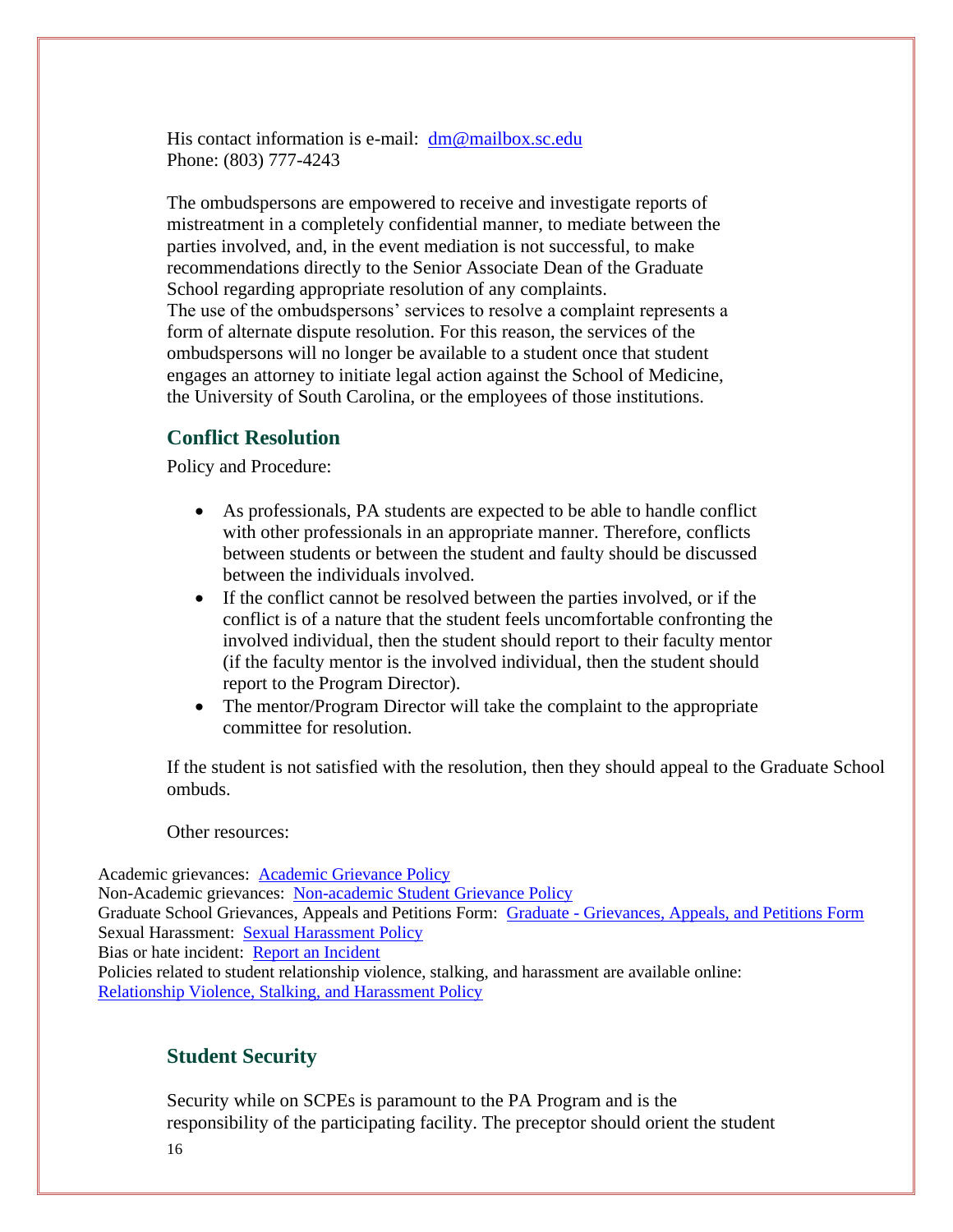to safety and security measures specific to the clinical site. The student is to exercise good judgment while on SCPEs in terms of his or her own personal security. Most institutions have security personnel available to walk the student to their car after hours. If a security incident occurs while on SCPE, the student should immediately contact the institutions security personnel or local authorities. The Director of Clinical Education should be made aware of any incidents where a student's security has been compromised.

#### <span id="page-17-0"></span>**Faculty Mentor**

All students were assigned a faculty mentor during the academic year. This same faculty member will continue to be your mentor during the clinical year. You are required to meet with your mentor at least once per semester during the clinical year.

This individual is committed to seeing you succeed in the PA Program and as a future provider. You may address any personal concerns about your clinical education experience – i.e. personality issues, concerns about not meeting learning objectives, etc. with either them or the Director of Clinical Education. There will likely be communication between faculty members regarding these issues. Specific questions regarding SCPE assignments and placement are to be addressed with the Director of Clinical Education.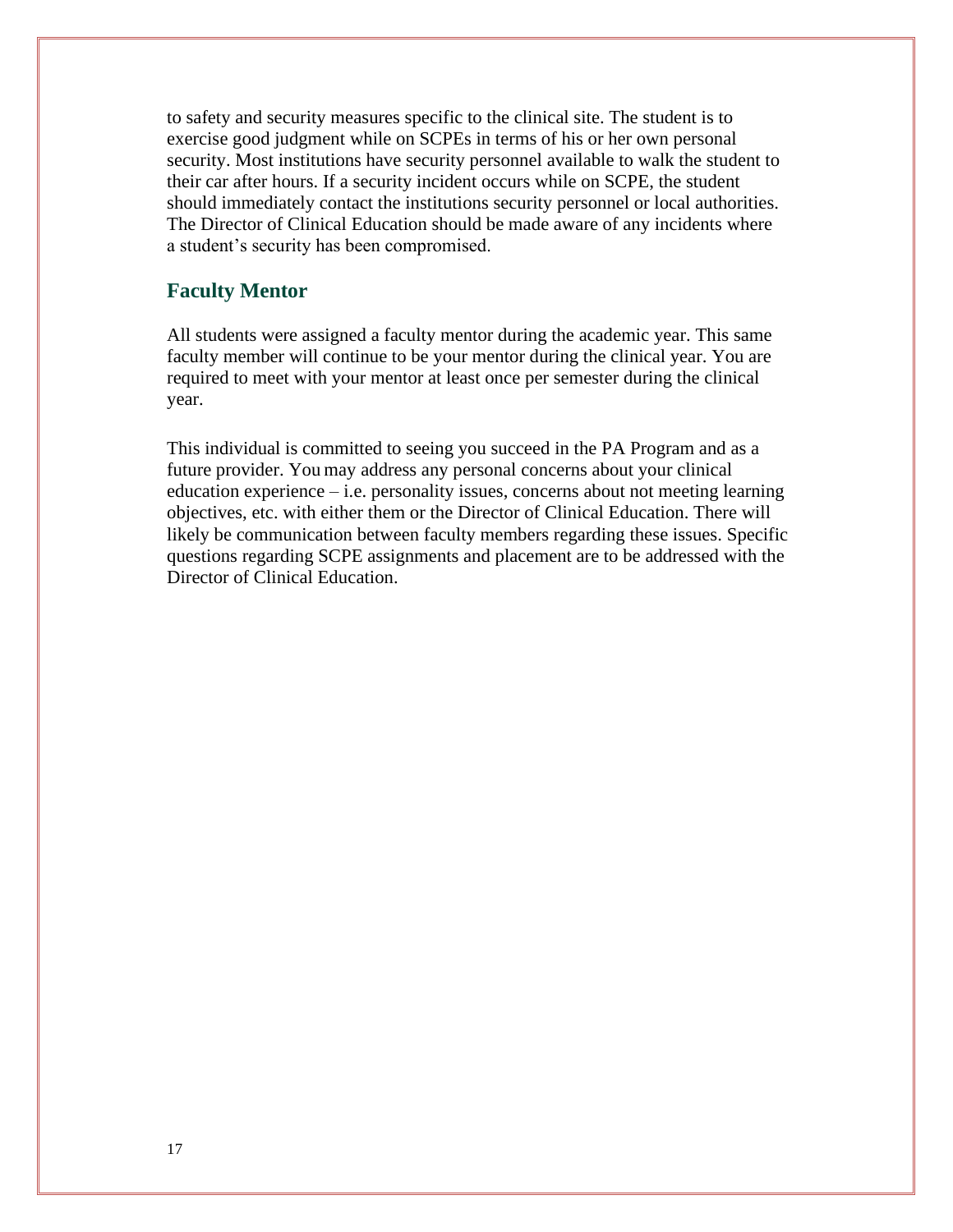## Section 2: SCPEs

#### <span id="page-18-1"></span><span id="page-18-0"></span>**Required SCPEs**

Family Medicine Urgent Care/Primary Care 2 Women's Health Behavioral Medicine Pediatrics Internal Medicine Emergency Medicine Orthopedics Elective x 2 Surgery

#### <span id="page-18-2"></span>**SCPE Syllabi**

Each SCPE has a separate syllabus written to address the specific topics and objectives that are to be introduced and/or mastered during the clinical experience. Students will have access to the syllabus prior to the start of the SCPE.

#### <span id="page-18-3"></span>**Medical Literature**

Students may utilize the UofSC Library website to access a wealth of online resources: [UofSC School of Medicine Library](http://uscm.med.sc.edu/) Students have access to a large collection of online medical texts and journals, ClinicalKey, PubMed and MD Consult. Should you have any questions about available resources or need assistance researching a topic, contact the medical librarian.

#### <span id="page-18-4"></span>**SCPE Placement Policy**

PA students are not required to provide or solicit clinical sites for preceptors. SCPE assignments are entirely the domain of the Director of Clinical Education with assistance of the Clinical Coordinator. Students will have an opportunity to submit requests for specific clinical sites and electives during the last semester of their didactic education. While attempts will be made to honor reasonable requests; the educational needs of the student and availability of preceptors will guide the ultimate assignments. As UofSC does not pay preceptors or sites, if there is a "student fee" associated with a rotation site, students would be responsible for it.

Every student is provided the SCPE information and preceptor contact information well in advance of each individual SCPE. It is imperative that the student contact the site at least one week prior to the start of a SCPE to confirm the schedule. Preceptors appreciate this and it gives them a chance to let you know where and at what time you should report on your first day.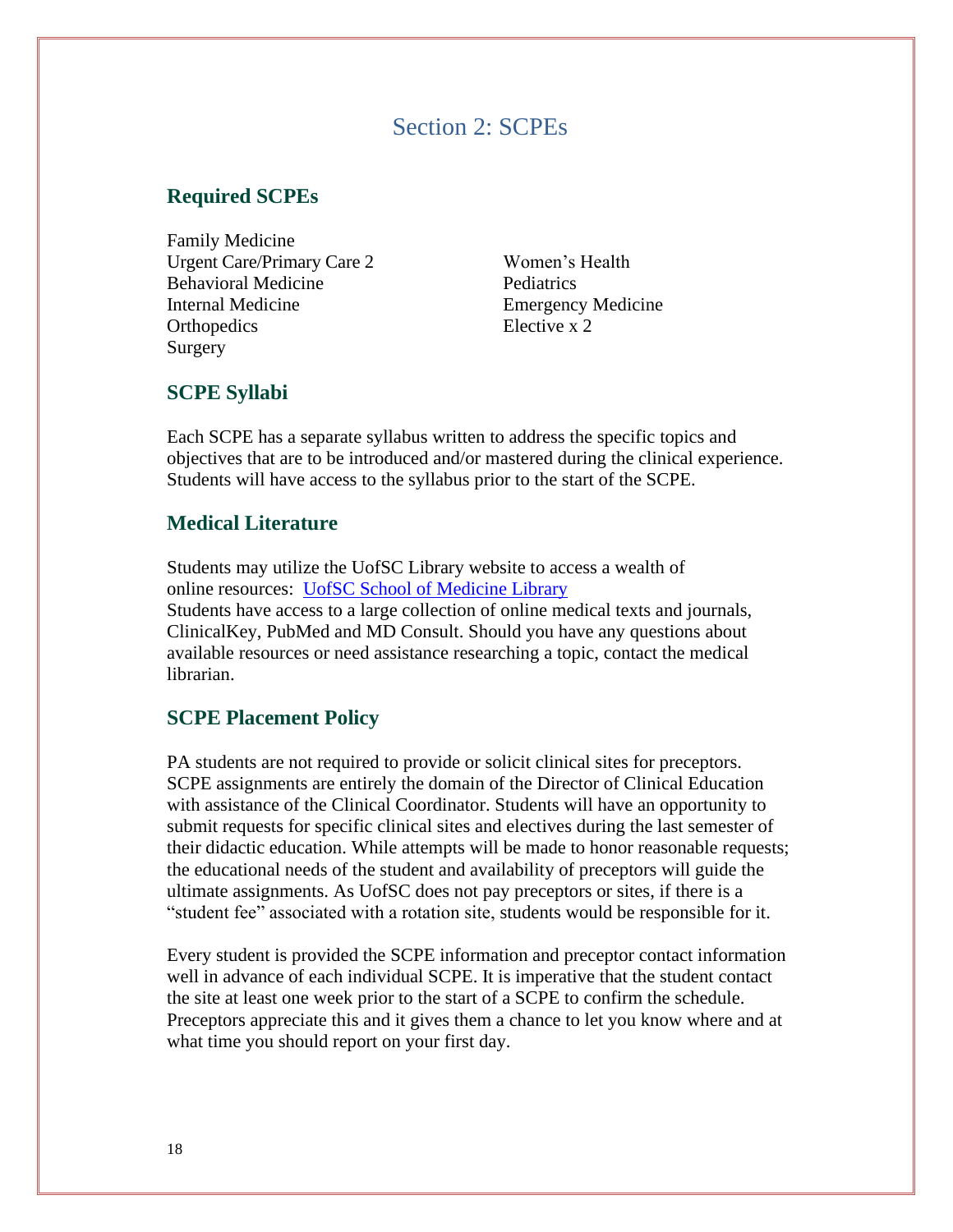Understand that the SCPE schedule may have to change for a multitude of reasons. You will be informed promptly if this is necessary.

#### <span id="page-19-0"></span>**Removal from SCPE**

Any student who has willfully, accidentally, or unwittingly endangered the life of a patient, staff, peer, or him/herself during a SCPE will be removed from the SCPE immediately. The student may also be removed from the site per preceptor request. The incident will be reported to the Director of Clinical Education and/or the Program Director for appropriate action.

#### <span id="page-19-1"></span>**Attendance/Holidays/Pregnancy**

Duration of the SCPEs will be outlined in the syllabus. They are normally 4 weeks, but this can vary depending availability and unpredictable external events. Students are expected to be present for all scheduled shifts. **Students are expected to work the clinical hours set by the preceptor.** Preceptors determine when and where students work, when the workday begins and ends, and if students take call. **This includes nights, weekends and holidays**. In the event of religious holidays, the student must first seek approval from the Director of Clinical Education before making any arrangements with the clinical facility. Students will be required to make up clinical hours lost due to religious holidays.

**Excused Absences**: Include the following: death/bereavement, personal illness, significant injury that required a doctor's visit, vehicular accident, family emergency of immediate family member, military obligations, or PA Program requests (i.e. interview days Should this need arise, you must notify both the preceptor by phone and the Director of Clinical Education by email. **Absences due to illness of three or more consecutive days require medical clearance**. Medical clearance must be completed by a licensed physician, physician assistant, or nurse practitioner and submitted to the Director of Clinical Education in the form of a formal note or memo. Students will not be allowed to return to their SCPE sites without this clearance. Time lost must be made up with the exception of death/bereavement.

**Unexcused Absences**: Leaving a shift early, routine medical/dental, other business appointments, vacations, weddings, other personal events, and travel to or from these events are not acceptable absences from SCPEs. You are required to make up the time missed and any consequences of this, including losing points from the EOR activity grade is at the discretion of the Director of Clinical Education.

**Leave of Absence:** Prolonged absences may require a leave of absence from the clinical education experience. In the event of a leave of absence request, the student will meet with the Student Progress and Promotions Committee to specify the terms and conditions of the leave, as well as conditions under which the student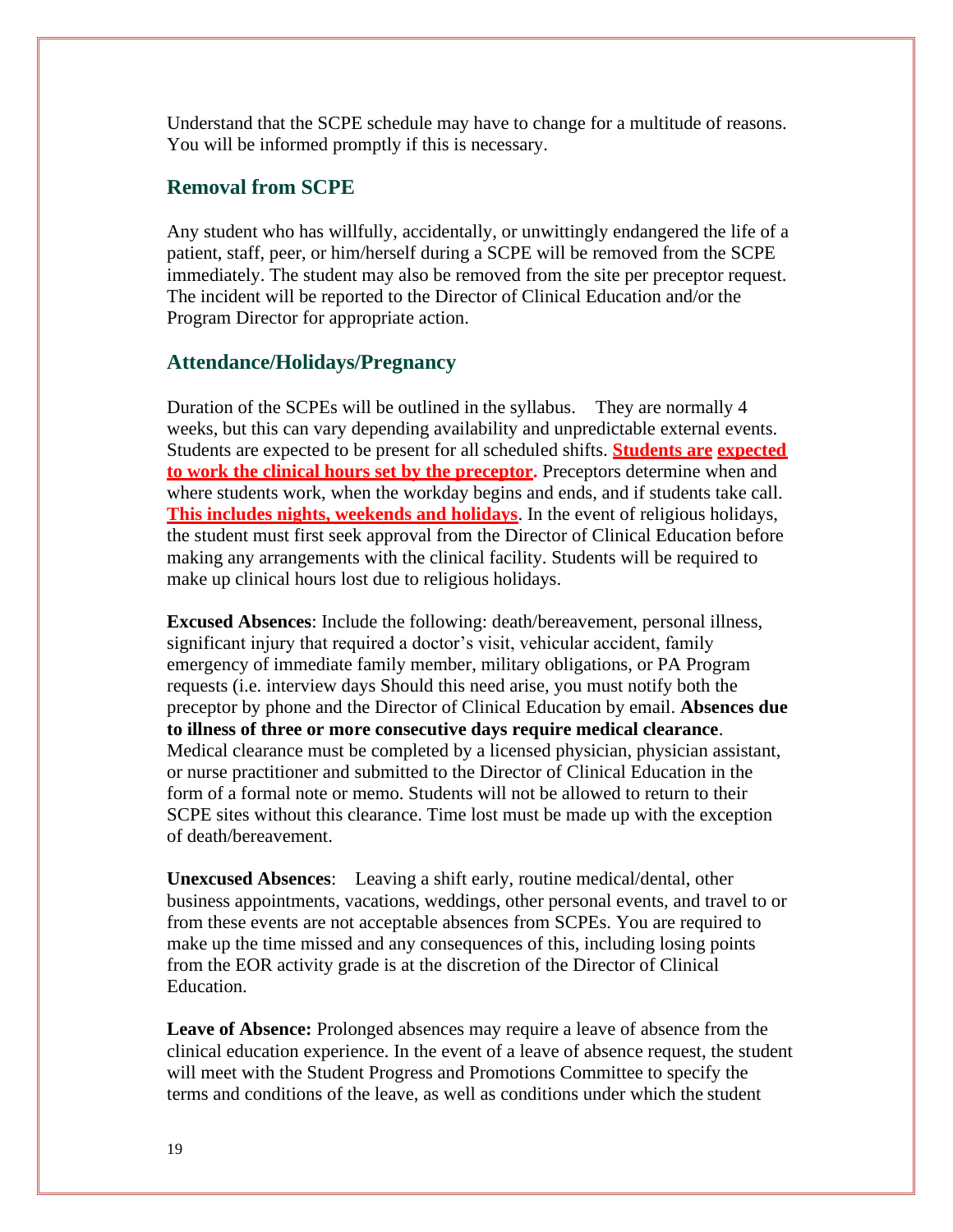may resume their clinical education experience.

**Tardiness**: Tardiness is an issue of professionalism. Tardiness is defined as coming to work 1-60 minutes after the beginning of the shift. Anything over 60 minutes, without a viable excuse will be considered an unexcused absence, and consequences are at the discretion of the preceptor and/or Director of Clinical Education. Habitual tardiness will be brought before the Student Progress and Promotions Committee.

#### **Pregnancy**

There are areas of clinical medicine and clinical practice that present hazards or potential danger to an expectant mother and/or unborn child. A student who is pregnant at the time of matriculation, or becomes pregnant at any time before graduation, is required to inform the Director of Clinical Education and their faculty advisor. SCPEs will be adjusted as much as possible to minimize stress on the mother and baby. The preceptors and sites may have their own guidelines/policies regarding pregnant students and the PA Program has no authority over a clinical site's policies. If an issue arises, the PA Program will review each instance on a case-by-case basis. Missed time on SCPEs, return to campus conferences, lectures, or other PA Program requirements due to pregnancy will be treated as any other absence. Additionally, the leave of absence policy applies to those pregnant students who wish to delay their rotations.

#### <span id="page-20-0"></span>**Clinical Year Assignments**

The clinical year assignments are structured to allow the student to continue to prepare for the PANCE exam, sharpen and refine critical analysis skills, and to demonstrate the professional ability to submit documentation on a deadline. Each 4-week SCPE may require the following:

- 1. EXXAT Data Submission
	- Patient/procedure logs
	- SOAP note on Sentinel Patients
- 2. Behavioral health paper refer to SCPE-specific syllabi for equirements.
- 3. Student Evaluation of Site & Preceptor
- 4. Preceptor Evaluation of Student
- 5. PAEA End of Rotation Exam or case presentation of elective rotation
- 6. EOR activities as assigned, including, but not limited to:
	- Guest speakers
	- OSCE
	- Skills checks
	- Quizzes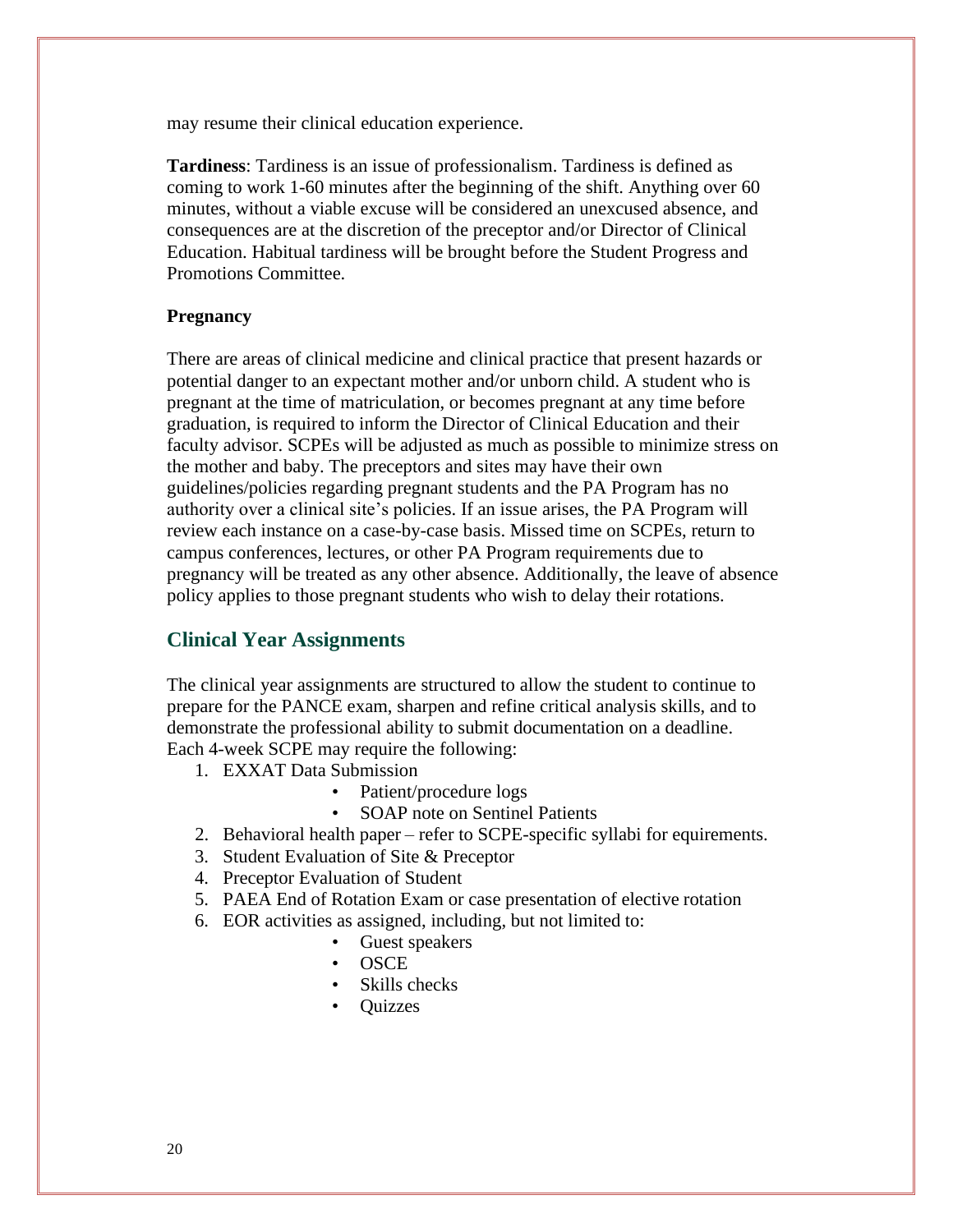#### <span id="page-21-0"></span>**Return to Campus for End of Rotation (EOR)**

<span id="page-21-1"></span>**ALL EOR DATES ARE MANDATORY**. Adjustments to the EOR schedule will not be made for any reason, to include travel. All students are **required** to return to campus at the end of each SCPE for exams, clinical skill testing and/or other activities as planned.

#### **Preceptor Evaluations**

The preceptor will complete an end of SCPE evaluation. It will be completed by the preceptor and returned to the PA Program by the EOR date. It is the student's responsibility to see that the evaluations are completed.

#### <span id="page-21-2"></span>**Exxat Data Submission**

Students will be provided an introduction and opportunity to become proficient at using Exxat during the clinical year orientation program. Data submission includes required patients logs, optional procedure logs, student's evaluation of site/preceptor and written assignments. **Exxat data submission must be completed by 5:00 pm on the EOR date**.

#### <span id="page-21-3"></span>**Written Assignments**

<span id="page-21-4"></span>The Behavioral Health rotation where the student will complete a 2000 word paper. See SCPE syllabi for details.

Students are also required to complete SOAP notes on the sentinel patients assigned over the course of the clinical year. These can be completed during any SCPE in any specialty. For example, if a student evaluated a women's health complaint in the Emergency Department, they could complete that SOAP note at that time; they do not have to wait for the women's health rotation. These SOAP notes are to be fully completed no later than the last day of the last SCPE.

#### **Rotation Assignments**

Each core rotation will have specific assignments associated with it. These may include completion of Aquifer Cases, online modules from scholarly or specialty websites, or any other assignments. These will be completed by the EOR and transcripts uploaded into Exxat under the appropriate SCPE. Assignments completed and uploaded prior to that specific EOR will not be considered for grading. Any assignments given by the preceptor are in addition to the school assignments.

#### **Student Evaluation of Site**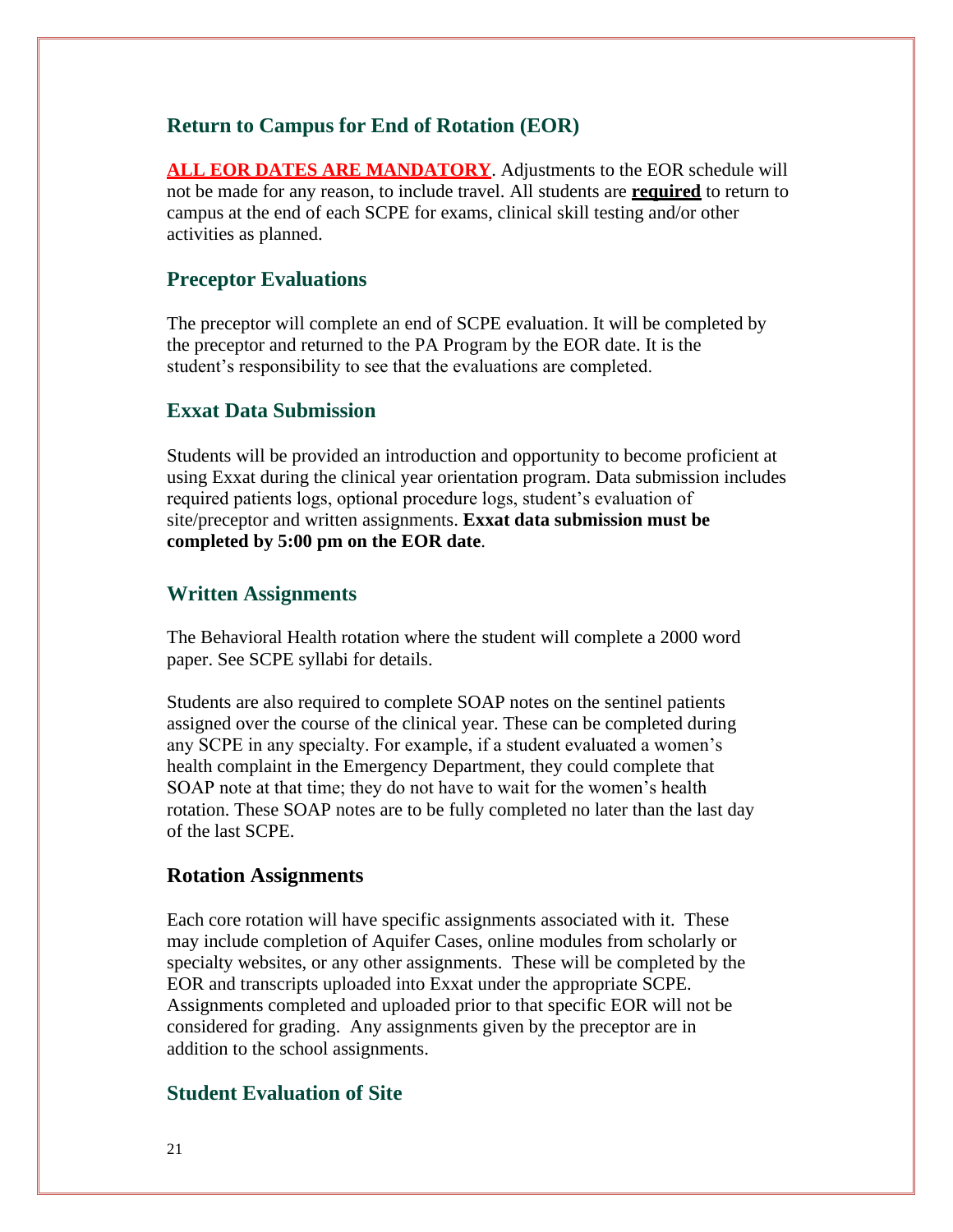<span id="page-22-0"></span>This evaluation is to be completed for every preceptor/site at the end of each SCPE. It is located under the survey section of the EXXAT program. We value your opinion of preceptors and sites and use this evaluation in determining the future use of preceptors and clinical sites.

#### **Rosh Question Completion**

Each student will be required to complete a minimum of 150 Rosh Questions per rotation (including the electives). The transcript or screenshot of the completed questions are to be uploaded into EXXAT as proof of completion since many students erase their cache or buy the extra boost exams.

#### **Elective Case Presentations**

In lieu of an EOR exam for an elective SCPE, each student is required to do a case study presentation on a case they found particularly interesting. The entire case presentation should take about 5-10 minutes. Questions from classmates and the faculty grader will be answered after case presentation. The presentation will be graded by the faculty utilizing the Case Study Presentation Rubric (found in Elective SCPE syllabus). See the Elective SCPE syllabus for more details.

#### <span id="page-22-1"></span>**Site Visit for the Student**

A PA faculty member may visit students during SCPEs. Site visits may be announced or unannounced and may be at the request of the preceptor.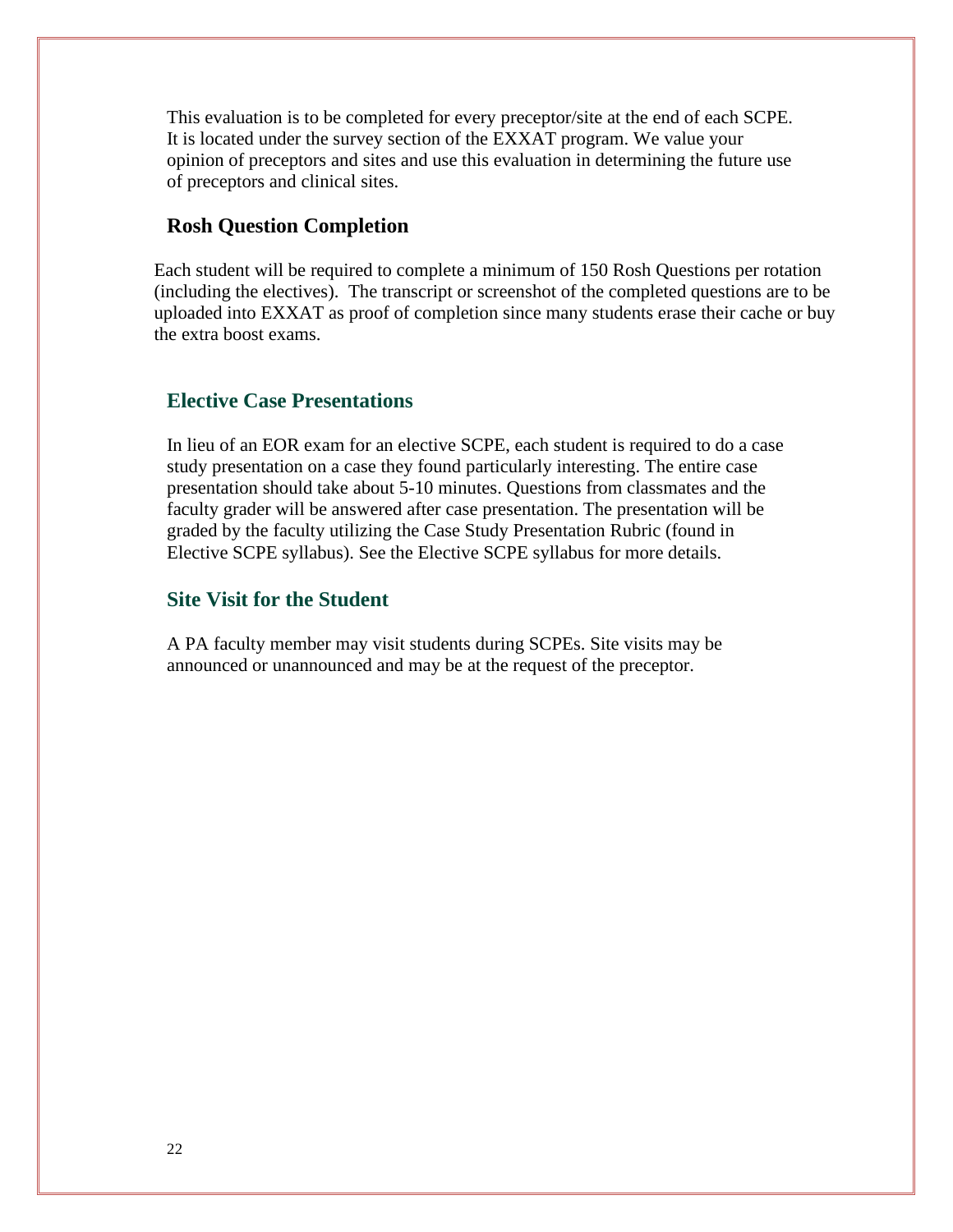## Section 3: Grading Policy

#### <span id="page-23-1"></span><span id="page-23-0"></span>**Clinical Year Grading Policy**

| Each SCPE will be graded in the following manner: |          |
|---------------------------------------------------|----------|
| End of SCPE Preceptor Evaluation of student:      | 45%      |
| <b>EOR Exam or Case Presentation:</b>             | 45%      |
| Documentation/completion of Rosh Questions,       |          |
| Patient and Procedure logs, and                   |          |
| student Evaluation of Site/Preceptor              | Required |
| OSCE/Skills checks/Quizzes                        | 10%      |
| Total                                             | 100%     |
|                                                   |          |

<span id="page-23-2"></span>Although the Rosh questions and Exxat assignments are not graded, per Se, you will lose points from the General EOR (10%) portion of your graded if they are not completed.

#### **Requirements for Successful Completion of the SCPE**

#### **An overall score of 70% is required to pass the SCPE.**

#### **Failure of a SCPE may occur if:**

- b. If the student is removed from the clinical site by a faculty member or preceptor request due to academic, clinical, or professionalism reasons.
- c. Any student who has willfully, accidentally, or unwittingly endangered the life of a patient, staff, peer, or him/herself during a SCPE will be removed from the SCPE immediately. The incident will be reported to the Director of Clinical Education and/or the Program Director for appropriate action.
- d. Failing to demonstrate professionalism on the SCPE, including absenteeism and tardiness.
- e. This includes any remarks made by the preceptor either via verbal or written communication that would indicate deficits in knowledge or skills or lapses in professionalism.
- **f.** Failing to participate in required EOR day **EVERY EOR DAY IS REQUIRED**
- g. Failing the Preceptor Evaluation below 70%
- h. Failing the EOR Exam below 70%
- i. Overall score for the SCPE is below 70%

*Regardless of the student's calculated grade for a particular SCPE, if the preceptor or faculty has identified deficits or concerns in any area of the student's performance, including professionalism, the student will be referred to the Student Progress and Promotions Committee, who may recommend actions ranging from remediation to dismissal from the PA Program.*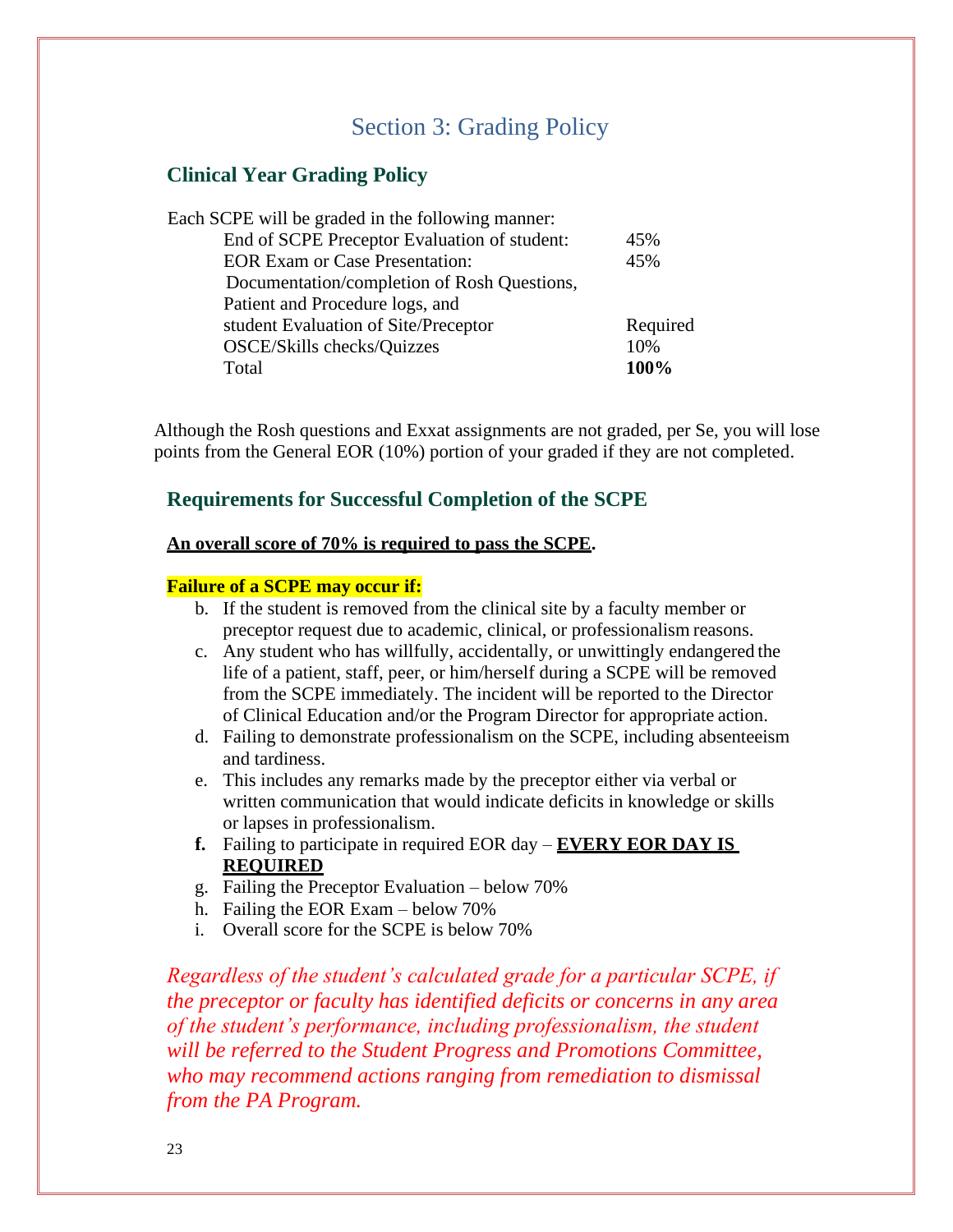A failing grade will result in the student being referred to the Student Progress and Promotion Committee (SPPC). The SPPC may make recommendations from remediation to dismissal from the PA Program. Anyone earning a failing grade must meet with their advisor as soon as possible.

A student may also be referred to the SPPC if they have not demonstrated progression to or performing up to expected standards. This includes, but is not limited to, repeated "below-average" ratings, or repeatedly reported areas of weakness.

#### **Supplemental Preparation**

Studies have shown that EOR Exam scores directly correlate to PANCE performance. Therefore, if you score below the national average that could lead to poor PANCE performance. Therefore, it is now a PA Program requirement that students obtain a scale score of 400 or better on core EOR Exams. This is separate from your graded score: it is still possible to pass your exam with a 70 or better if your raw score is below 400. The PA Program has taken steps to mitigate possible poor PANCE performance through Supplemental Preparation. For each exam scored below a raw score of 400:

- The student will have one week to do 100 Rosh questions in that core with a passing score of 85% or better.
- Repeat that exam during an elective EOR (not graded).
	- If there are multiple exams below 400, you will repeat the lowest scored.
- *Optional, yet strongly encouraged:* use your EOR grade report to outline/review the areas you missed.

#### <span id="page-24-0"></span>**Remediation**

At the discretion of the Student Progress and Promotion Committee, the student may be afforded remediation of the failed SCPE. In addition to repeating the SCPE at a clinical site and time selected by the faculty, the Committee may also recommend additional assignments, counseling, or any other suggestions as they see fit. These recommendations are made to the Program Director in the form of a written document. The Program Director may choose to accept or augment these recommendations and will present the findings to the student.

If a SCPE is allowed to be repeated, the repeated SCPE will automatically take the place of one of the electives if electives remain and there is site availability. However, if these two conditions are not met, the repeated SCPE may be added at the end of the clinical year, which may result in a delay in graduation and possibly additional tuition. The expected matriculation for the program is 27 months. However, students may be afforded an extra four months, equal to one semester, or 31 months to complete the program in certain instances recommended by the SPPC and approved by the program director. Any absences longer than four months will require an approved leave of absence no greater than one year and deceleration to the following cohort.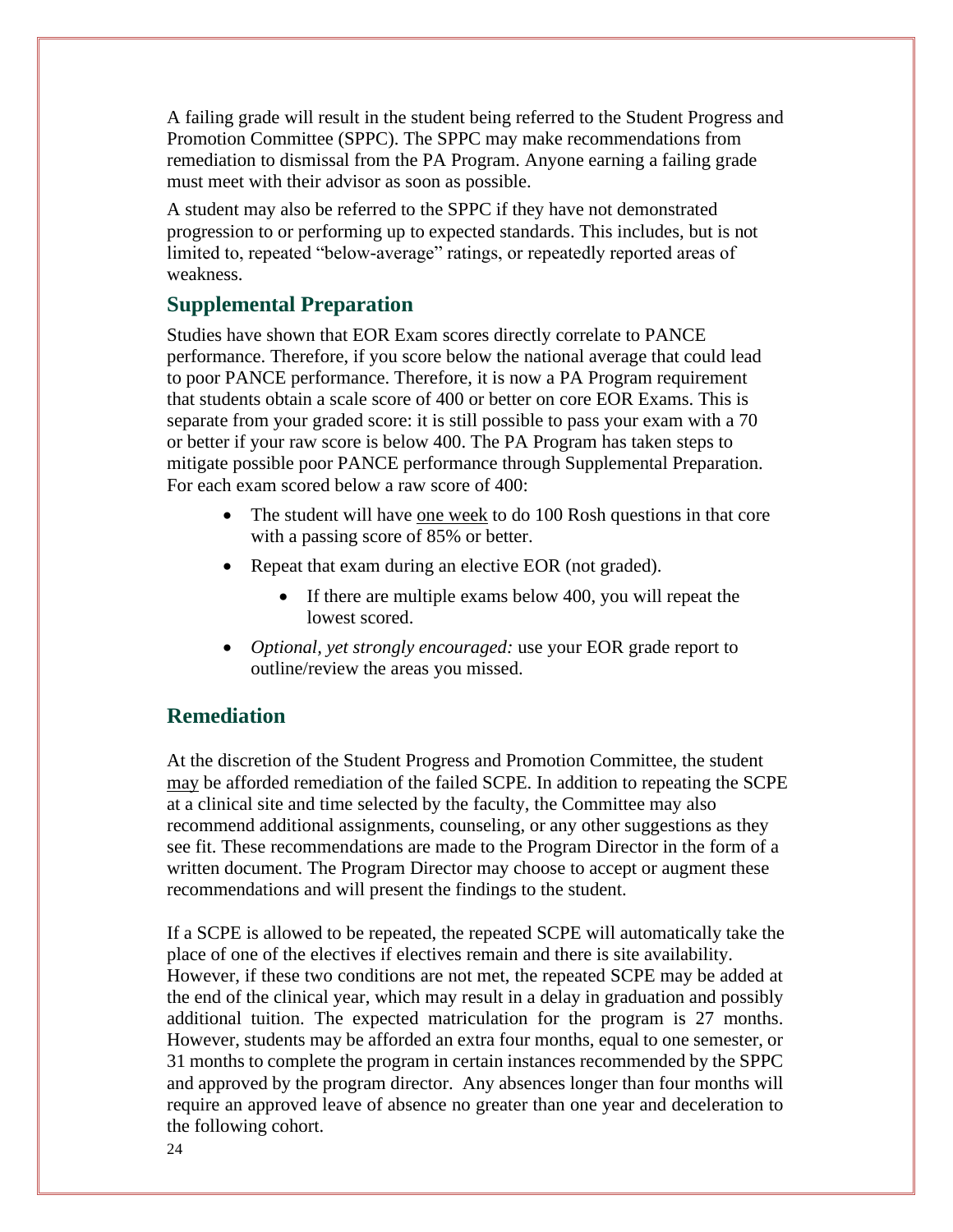#### <span id="page-25-0"></span>**Academic Probation**

All students in the UofSC PA Program are required to achieve a 70% or better average in each of their SCPEs and an overall GPA of 3.0 or higher to progress and graduate from the UofSC PA Program. Students who fail a SCPE will be placed on Academic Probation for the remainder of the clinical year due to the expected graduation date within a year of the start of the clinical year.

#### <span id="page-25-1"></span>**Special Circumstances**

Any student who is unable to complete a SCPE due to *extenuating circumstances*, such as major illness or injury, will be required to complete the entire SCPE at the end of the scheduled clinical year or in place of their elective. The student should note that any delay in graduation will result in additional tuition charges. A grade of incomplete will be recorded until the SCPE is repeated.

#### <span id="page-25-2"></span>**Deceleration Policy and Procedures**

Deceleration of a student is defined as a student leaving their current cohort to join a cohort following behind with the goal to satisfactorily completing the PA Program with the new cohort. Deceleration can be recommended by the SPPC if a student requires a leave of absence that the student cannot make up within one semester and would not allow the student to complete the program in 31 months.

Students may request to be decelerated if an extenuating circumstance occurs requiring a leave of absence that may include a prolonged illness, pregnancy, injury, or mental health issue. Deceleration will only be offered in rare instances. In most cases, deceleration will not be offered to students who are not meeting academic standards.

#### **Procedures for deceleration are as follows:**

- 1. Deceleration has been recommended for the student by the SPPC in writing and supported and signed by the Program Director.
- 2. The Program Director will convey recommendations and expectations to the student in writing. The student must sign the proposed plan.
- 3. The deceleration plan will then be forwarded to the Associate Dean of Research and Graduate Studies and subsequently the Senior Associate Dean of the Graduate School for validation. Any changes will be conveyed to the student through the Program Director.
- 4. The student then enrolls and becomes a member of the following cohort at the appropriate time.

#### <span id="page-25-3"></span>**Withdrawal Policy and Procedures**

The Graduate School policy regarding withdrawal can be found at: Withdrawal [from All Courses](http://bulletin.sc.edu/content.php?catoid=78&navoid=2271&Withdrawal_from_All_Courses)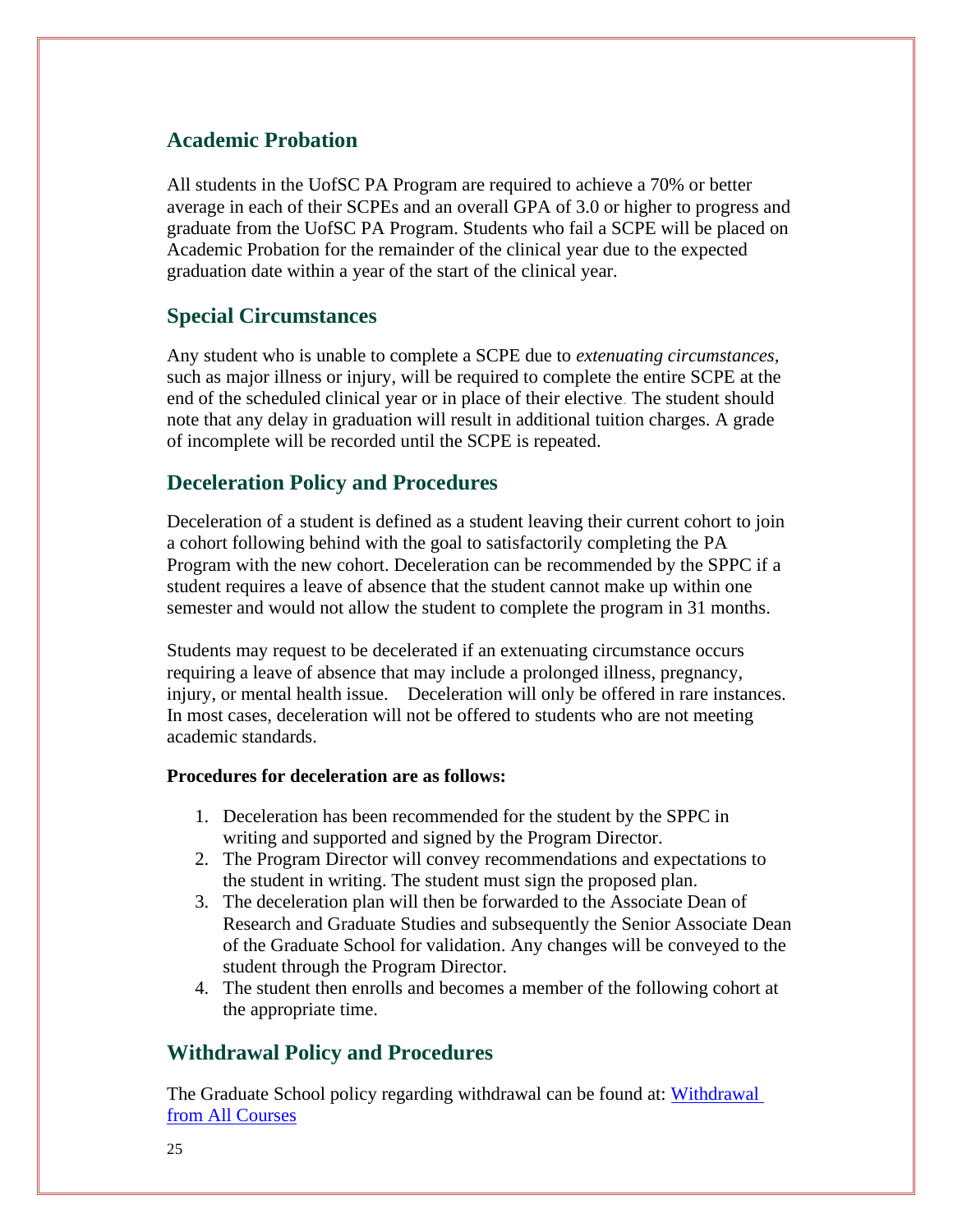#### **The PA Program procedure for withdrawal are as follows:**

- 1. Student first needs to notify the Program Director of desire to withdraw by way of a scheduled appointment.
- 2. Program Director signs a form acknowledging the student's desire to withdraw from the UofSC PA Program.
- 3. Student takes the signed form to the Registrar for processing.
- <span id="page-26-0"></span>4. A student will not automatically be withdrawn from the PA Program if he/she stops attending class. It is the student's responsibility to follow the appropriate procedures to withdraw from the PA Program.

## **Dismissal Policy and Procedures**

Recommendation for dismissal may result from any of the following:

- Any student earning a failing grade in any course or SCPE.
- Any student earning two grades of  $C$  or  $C$  + in a single semester.
- Any student earning a total of three grades of C or  $C$ + throughout the entire PA Program.
- Obtaining a cumulative GPA of  $\leq$ 3.0 for more than a single semester.
- Any student failing to meet the requirements of a course as stipulated in the syllabus.
- Failure to comply with professional behavioral standards as deemed appropriate by the faculty of the PA Program including the Medical Director with guidance from the AAPA Guidelines for Ethical Conduct.

Dismissal procedures:

- The student meets the SPPC and dismissal is recommended.
- The student meets with the Program Director and decision to dismiss is upheld. A letter of dismissal is signed by both the student and Program Director. Options for appeal are discussed including Associate Dean for Research and Graduate Studies, Senior Associate Dean of the Graduate School, and Provost. Consultation with the Graduate School Ombuds is also offered.
- The student is then dismissed from the PA Program and no longer able to register or attend further coursework even if an appeal is initiated. The PA Program notifies the Registrar and the Bursar's Office that the student is no longer part of the PA Program.

Grievances<sup>3</sup> See:

For academic grievances: <http://www.sc.edu/policies/ppm/staf630.pdf>

For non-academic grievances: <http://www.sc.edu/policies/ppm/staf627.pdf>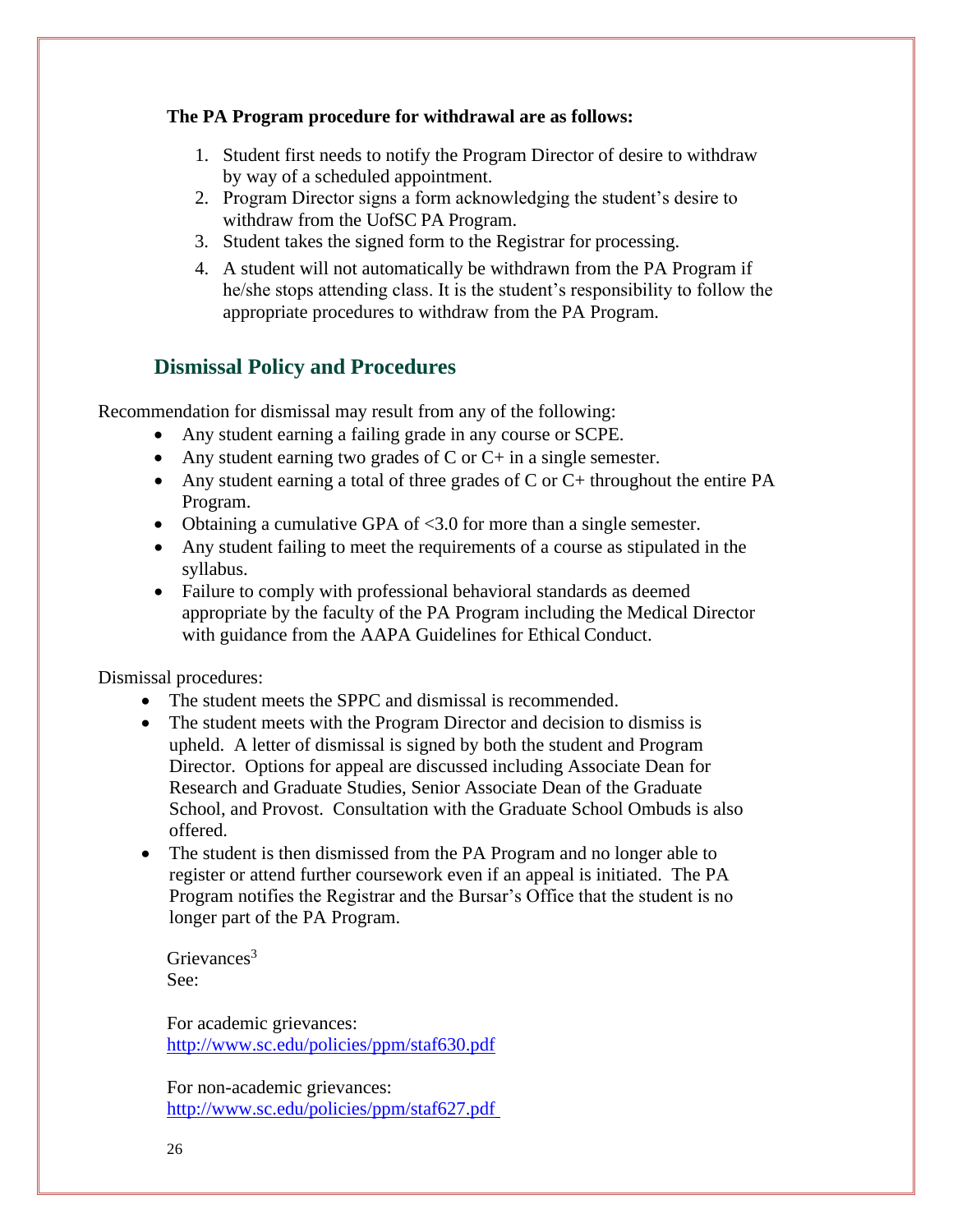Graduate School Grievances, Appeals and Petitions Form: [https://www.sc.edu/study/colleges\\_schools/graduate\\_sc](https://www.sc.edu/study/colleges_schools/graduate_school/documents/g-gap.pdf) [hool/documents/g-gap.pdf](https://www.sc.edu/study/colleges_schools/graduate_school/documents/g-gap.pdf)

#### <span id="page-27-0"></span>**Grade Notification Policy**

<span id="page-27-1"></span>The Director of Clinical Education, with the assistance of the Clinical Coordinator, maintains grade records. Grades will be posted to Self Service Carolina once SCPE have been tabulated.

## **Academic Integrity**

The university expects all students to adhere to the academic honesty policy located in the student handbook. The principle of the honor code assumes that no student will cheat, nor tolerate cheating by classmates. This means that in addition to the most obvious forms of cheating, such as copying someone else's answers, you may not share any of the information that was on a test with a classmate. Unlike the first year of the PA Program when the entire class took tests at the same time, clinical exams are taken in the order of your individual SCPEs and all of the exams are administered at the end of a SCPE. All students are obligated, therefore, not to discuss any aspect of the exam they have taken with another student. In addition, the honor code requires that you bring to the attention of the faculty any incidents of cheating. To have knowledge of academic dishonesty without reporting it is considered the same as actively cheating. The Physician Assistant Program administration does not tolerate any form of cheating and may dismiss any student found guilty of the charge of academic dishonesty.

The integrity policy applies to the attendance policy during SCPE's as well – you are expected to complete approximately 160 hours of Supervised Clinical Practical Experience under a licensed provider.

## <span id="page-27-2"></span>**Professionalism and Ethical Conduct**

As members of the health care community, PA students are expected to behave in a manner consistent with the principles and obligations inherent in professional practice. Professional maturity, integrity, and competence are expected of students in every aspect of the clinical setting with preceptors, coworkers, and patients. Students are obliged to practice diligence, loyalty, and discretion in the patientprovider relationship.

The UofSC PA Program subscribes to the AAPA Guidelines for Ethical Conduct for the PA Profession. The basic guidelines of the policy are listed below.

- Physician assistants hold as their primary responsibility the health, safety, welfare, and dignity of all human beings.
- Physician assistants uphold the tenets of patient autonomy, beneficence,
- 27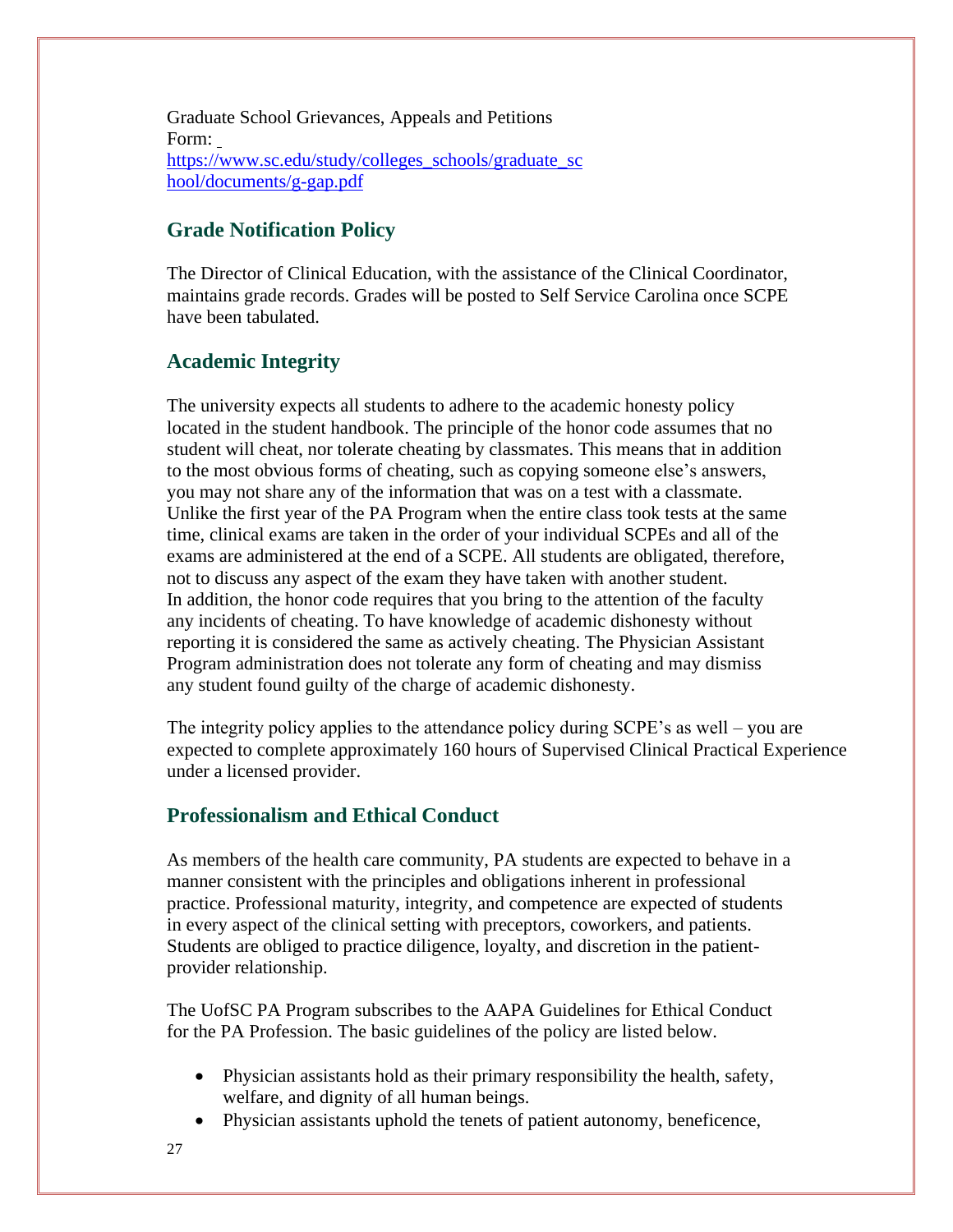nonmaleficence and justice.

- Physician assistants recognize and promote the value of diversity.
- Physician assistants treat equally all persons who seek their care.
- Physician assistants hold in confidence the information shared in the course of practicing medicine.
- Physician assistants assess their personal capabilities and limitations, striving always to improve their medical practice.
- Physician assistants actively seek to expand their knowledge and skills, keeping abreast of advances in medicine.
- Physician assistants work with other members of the health care team to provide compassionate and effective care of patients.
- Physician assistants use their knowledge and experience to contribute to an improved community.
- Physician assistants respect their professional relationship with physicians.
- Physician assistants share and expand knowledge within the profession.

Students are required to read the complete document on the AAPA website at: [AAPA Guidelines for Ethical Conduct for the PA Profession](https://www.aapa.org/wp-content/uploads/2017/02/16-EthicalConduct.pdf)

After you have reviewed these guidelines please sign the signature page, located in the back of the handbook. This document should be submitted to the UofSC PA Program office.

Some behaviors or patterns may raise concerns as to the student's suitability to continue in this program of study. Inappropriate behaviors for a health profession student may include, but are not limited to, breaching patient confidentiality, using illegal or synthetic drugs or abusing controlled substances, "dating" or becoming sexually involved with a patient, preceptor or staff member, undertaking a procedure or scope of practice beyond that of a student, disobeying or showing disrespect for preceptors or faculty, showing a judgmental attitude toward patients, or revealing a lack of concern or compassion in practice. All cases involving alleged misconduct by PA students will be considered by the Student Progress and Promotions Committee. The committee may recommend possible disciplinary action that may range from individual counseling to dismissal from the UofSC PA Program.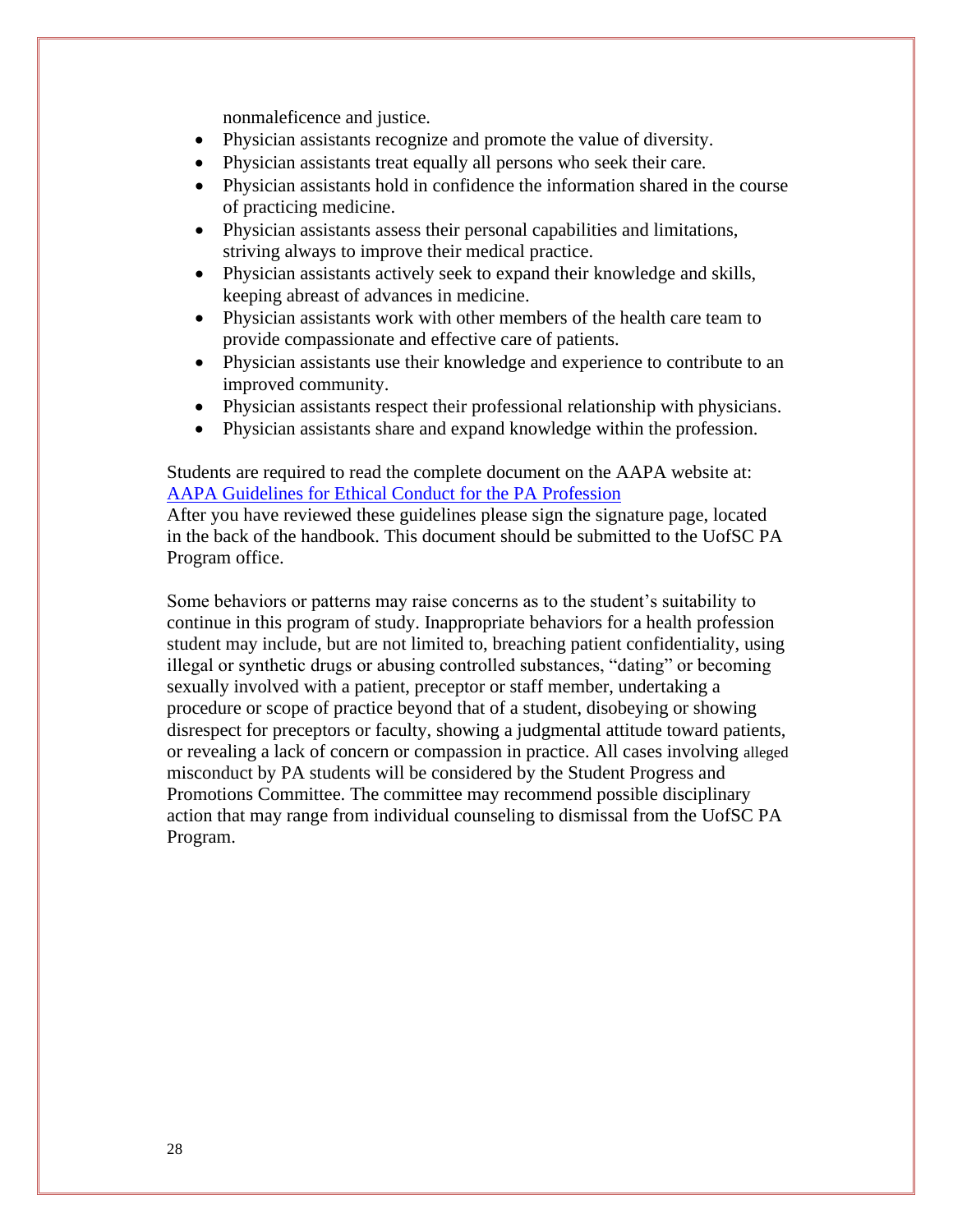## Section 4: Signature Pages

#### <span id="page-29-1"></span><span id="page-29-0"></span>**Clinical Year Student Handbook Receipt**

I acknowledge that I have received a copy of the Clinical Year Student Handbook for the Physician Assistant Program at UofSC School of Medicine. I understand that I am responsible for the information contained in this handbook and am expected to abide by the policies and procedures as stated in this handbook. I also understand that, at any time, the UofSC School of Medicine Physician Assistant Program may change a policy or procedure, and that I will be notified in writing and asked to replace the current policy or procedure contained in this handbook with a new or revised policy/procedure.

I also acknowledge that the Clinical Year Student Handbook not only contains information that is helpful to me as a clinical year student in the UofSC School of Medicine Physician Assistant Program, but also contains information about graduation, licensure, and certification. Therefore, since this handbook may be the only source of such information, and will be referred to by the faculty of the UofSC School of Medicine Physician Assistant Program, I will keep this handbook available for use throughout my clinical education in the PA Program.

Student Name:

(Print)

Student Signature Date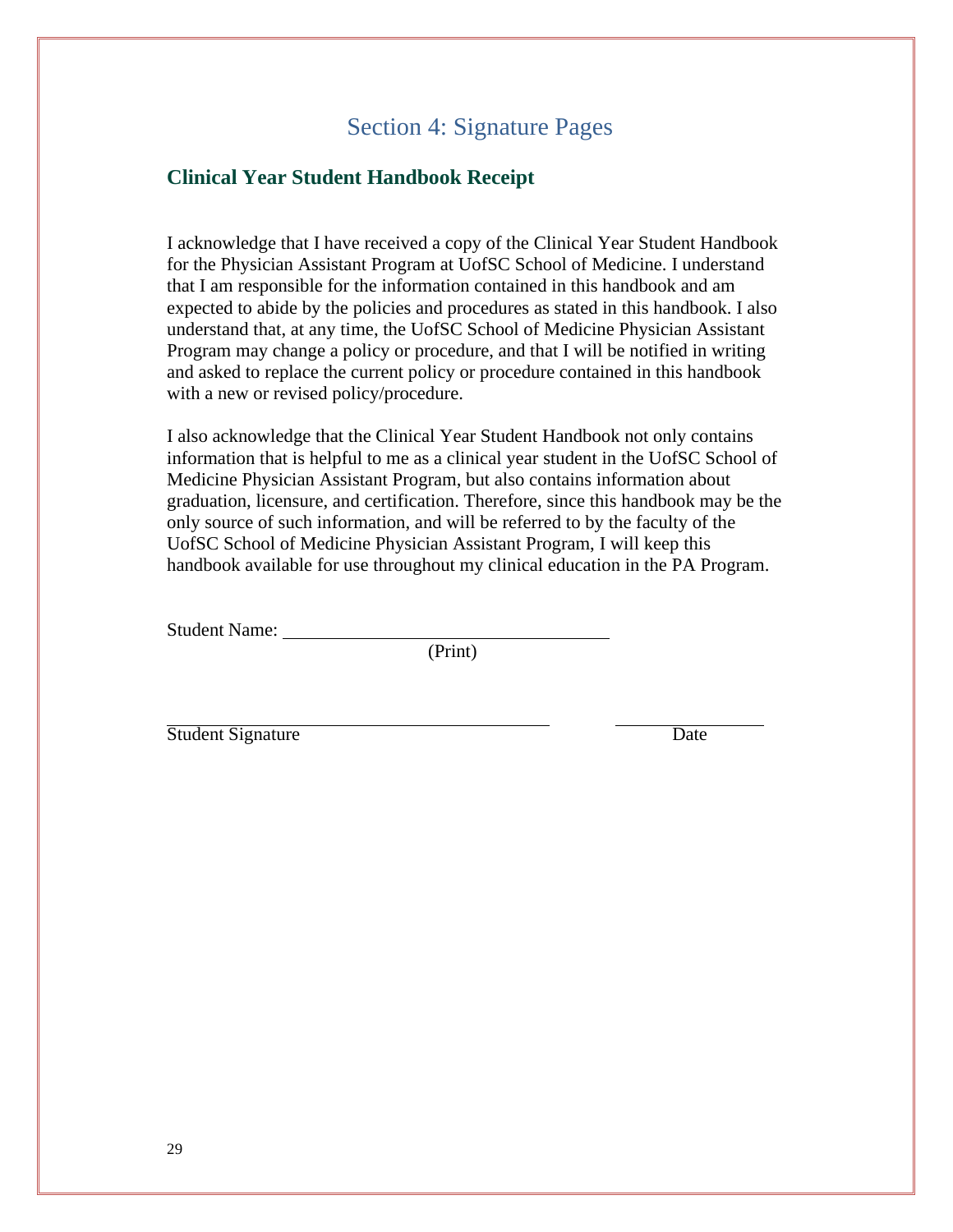#### <span id="page-30-0"></span>**Consent for Release of Student Information Form**

#### <span id="page-30-1"></span>**NCCPA Personal Information Release**

I authorize the UofSC School of Medicine PA Program to release to The National Commission on Certification of Physician Assistants (NCCPA) my name, social security number, date of birth, gender, address, email address, graduation date and any other information that they may require to ensure my eligibility to take the PANCE.

<span id="page-30-2"></span>Initials

#### **Criminal Background Checks and Drug Screening**

Certain federal, state and local regulations now require students to provide criminal background checks and, in some cases, drug screen results to prospective clinical sites. I authorize the UofSC School of Medicine PA Program to release the results of my background check and/or drug screen to clinical sites and/or preceptors as needed to facilitate scheduling of SCPEs.

Initials

#### <span id="page-30-3"></span>**Release of Immunization Information and TB Test Results**

I authorize the UofSC School of Medicine Physician Assistant Program to release my personal information regarding immunization status and TB test results to preceptors, hospitals, or other institutions that require that information to allow me to function in the role of a PA student in their areas of authority.

Initials

I authorize the UofSC Physician Assistant Program to release my information as outlined in the above paragraphs.

Student Name:

(Print)

Student Signature Date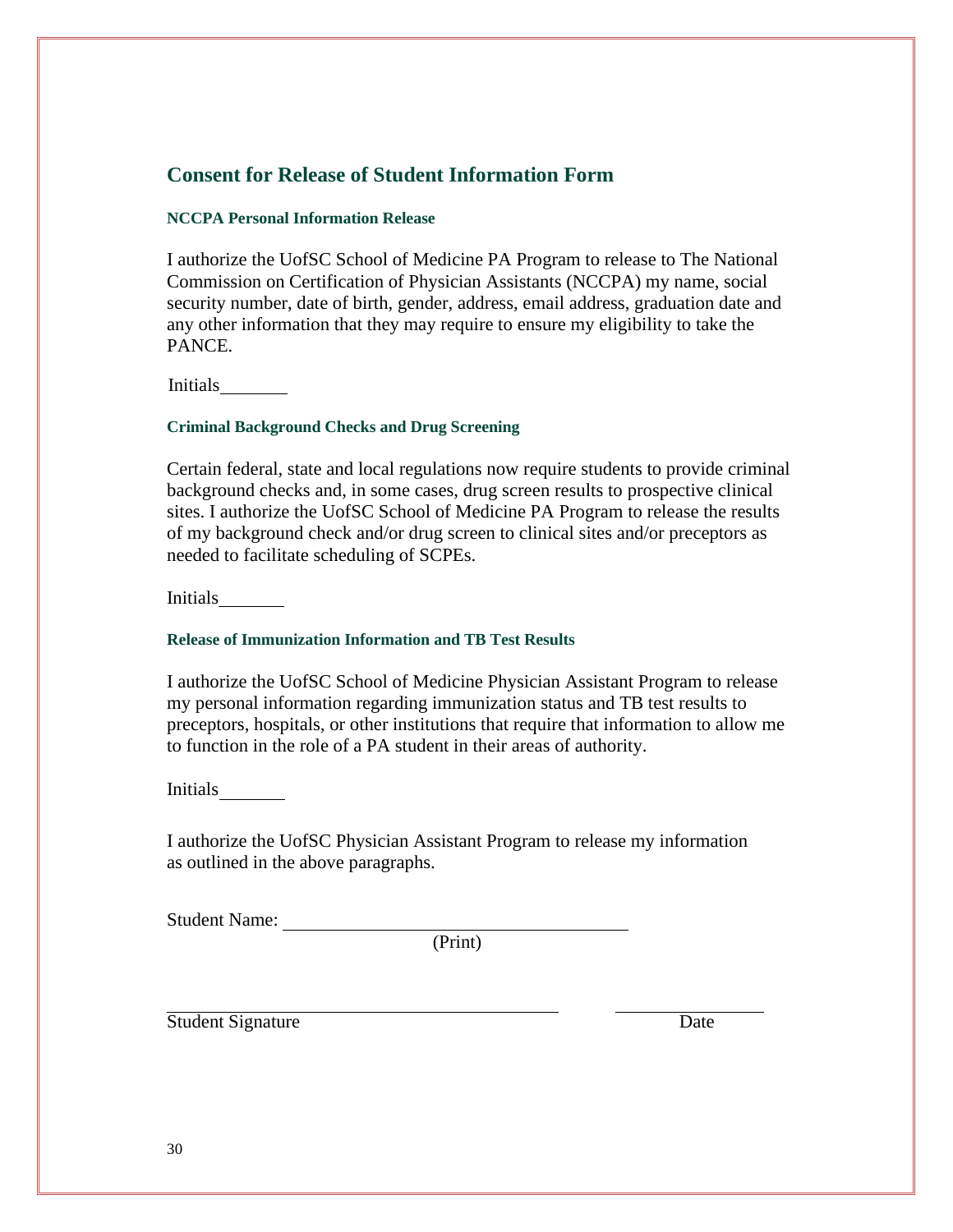## <span id="page-31-0"></span>**Guidelines for Ethical Conduct for the PA Profession**

I understand and acknowledge that professionalism is an important factor in the PA profession and agree to abide by the following guidelines as set forth by the American Academy of Physician Assistants.

- Physician assistants hold as their primary responsibility the health, safety, welfare, and dignity of all human beings.
- Physician assistants uphold the tenets of patient autonomy, beneficence, nonmaleficence and justice.
- Physician assistants recognize and promote the value of diversity.
- Physician assistants treat equally all persons who seek their care.
- Physician assistants hold in confidence the information shared in the course of practicing medicine.
- Physician assistants assess their personal capabilities and limitations, striving always to improve their medical practice.
- Physician assistants actively seek to expand their knowledge and skills, keeping abreast of advances in medicine.
- Physician assistants work with other members of the health care team to provide compassionate and effective care of patients.
- Physician assistants use their knowledge and experience to contribute to an improved community.
- Physician assistants respect their professional relationship with physicians.
- Physician assistants share and expand knowledge within the profession.

I have reviewed the preceding guidelines along with the full list of detailed guidelines from the AAPA website at: [AAPA Guidelines for Ethical Conduct for](https://www.aapa.org/wp-content/uploads/2017/02/16-EthicalConduct.pdf)  [the PA Profession.](https://www.aapa.org/wp-content/uploads/2017/02/16-EthicalConduct.pdf) I fully understand and agree to abide by these guidelines in their entirety.

Student Name:

(Print)

Student Signature Date